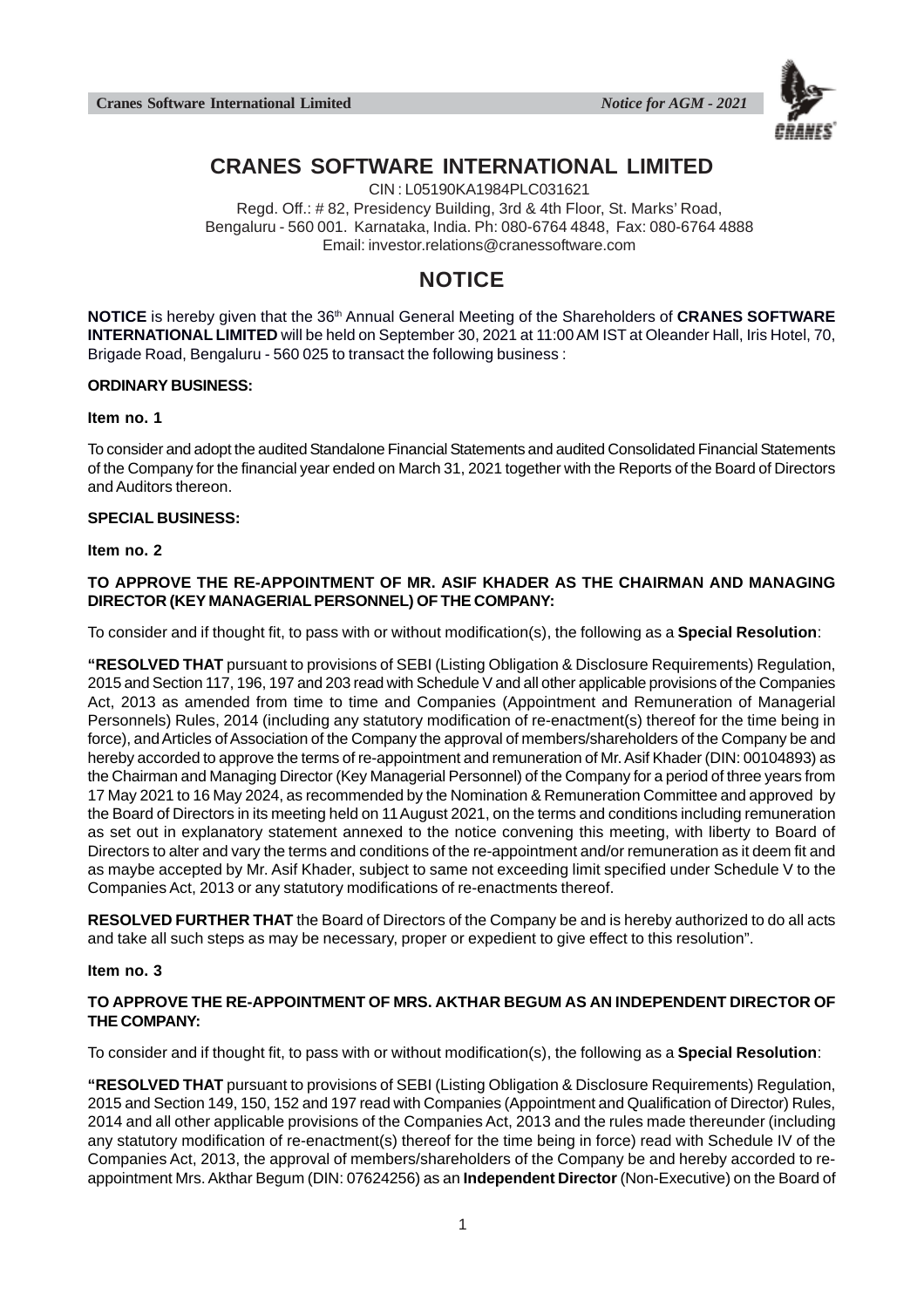

the Company for a period of five years from 12 August 2021 to 11 August 2026, as recommended by the Nomination & Remuneration Committee and Board of Directors in its meeting held on 11 August 2021.

**RESOLVED FURTHER THAT** pursuant to provisions of section 149, 197 and other applicable provisions of the Companies Act, 2013 and the rules made thereunder (including any statutory modification of re-enactment(s) thereof for the time being in force), Mrs. Akthar Begum (DIN: 07624256) be paid such fee as the Board may approve from time to time and subject to such limits, prescribe or as maybe prescribed by the Company from time to time."

## **Item no. 4**

# **APPROVAL OF RELATED PARTY TRANSACTION:**

To consider and if thought fit, to pass with or without modification(s), the following as a **Special Resolution**:

**"RESOLVED THAT** pursuant to the provisions of Section 188 and other applicable provisions, if any, of the Companies Act, 2013 read with rules framed thereunder (including any statutory modification(s) or reenactments thereof for the time being in force) and the provisions of Securities and Exchange Board of India (Listing Obligations and Disclosure Requirements) Regulations, 2015(as amended from time to time), consent of the shareholders of the Company be and is hereby accorded to the Company, for entering into following related party transaction(s) with various parties to the extent of the maximum amounts in the financial year, stated against respective nature of transactions as provided below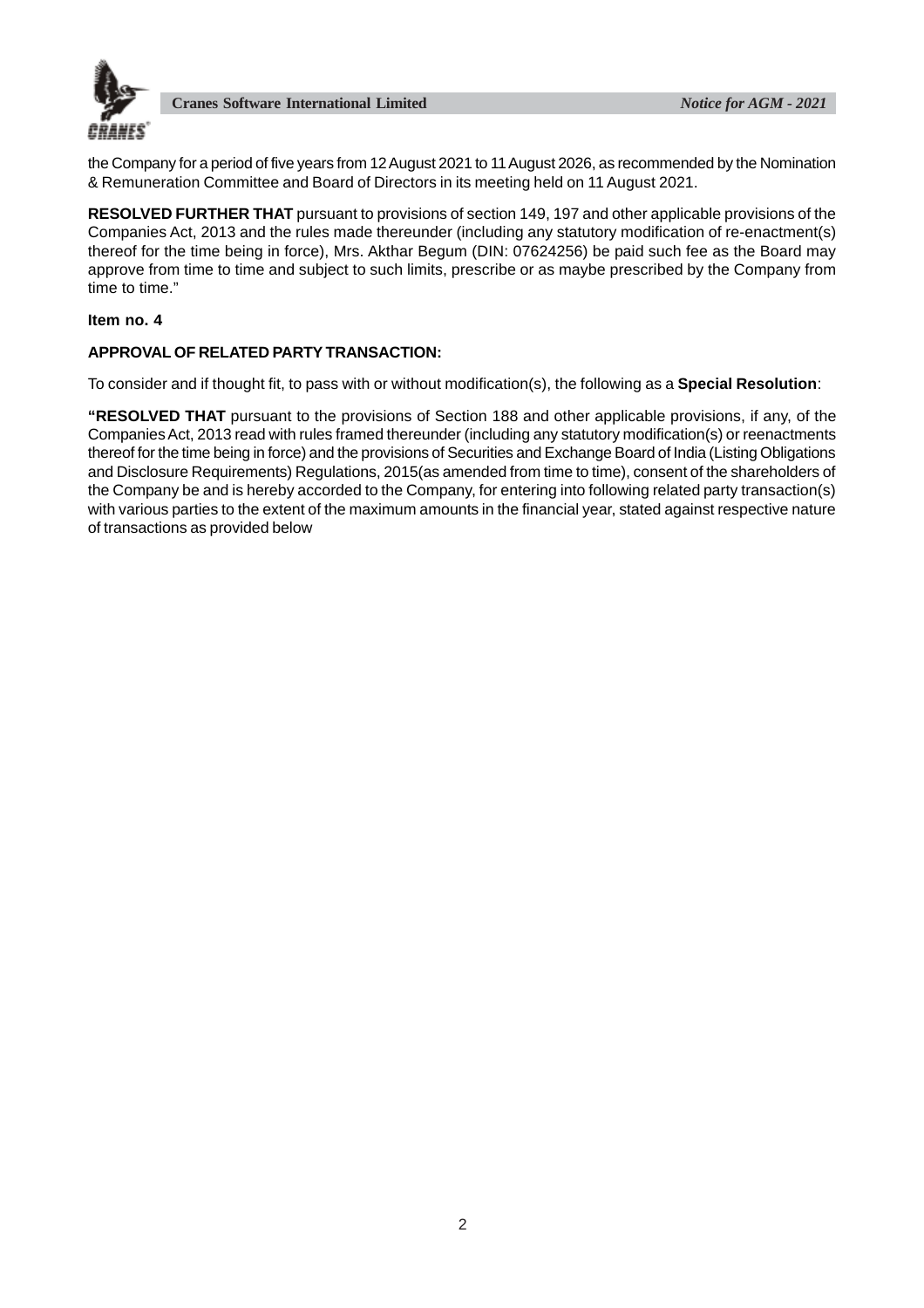

| Name of the<br>related party                     | Nature of<br>transactions as<br>per section 188<br>of the Companies<br>Act, 2013 | Name of<br>Director or<br>Key<br>Managerial<br>Personnel<br>who is<br>related,<br>if any | Nature of<br>Relationship   | Material terms and<br>particulars of the<br>contract or<br>arrangement | Monetary<br>In lakhs) | Any other<br>information<br>relevant or<br>important<br>for the<br>Value (Rs.   members to<br>take<br>decision on<br>the<br>proposed<br>resolution |
|--------------------------------------------------|----------------------------------------------------------------------------------|------------------------------------------------------------------------------------------|-----------------------------|------------------------------------------------------------------------|-----------------------|----------------------------------------------------------------------------------------------------------------------------------------------------|
| Systat Software Inc                              | Trade<br>Receivables                                                             | <b>NA</b>                                                                                | <b>Direct</b><br>Subsidiary | As agreed between<br>parties                                           | 9,604.48              | <b>NIL</b>                                                                                                                                         |
| Systat Software GmbH                             | Trade<br>Receivables                                                             | <b>NA</b>                                                                                | <b>Direct</b><br>Subsidiary | As agreed between<br>parties                                           | 187.64                | <b>NIL</b>                                                                                                                                         |
| Proland Software Pvt Ltd                         | Receivables                                                                      | Wholetime<br><b>Director</b>                                                             | <b>Direct</b><br>Subsidiary | As agreed between<br>parties                                           | 463.34                | <b>NIL</b>                                                                                                                                         |
| Analytix Systems Pvt Ltd                         | Payable                                                                          | Wholetime<br>Director                                                                    | <b>Direct</b><br>Subsidiary | As agreed between<br>parties                                           | 73.36                 | <b>NIL</b>                                                                                                                                         |
| Caravel Info Systems<br>Pvt Ltd                  | Payable                                                                          | Wholetime<br><b>Director</b>                                                             | <b>Direct</b><br>Subsidiary | As agreed between<br>parties                                           | 143.38                | <b>NIL</b>                                                                                                                                         |
| TilakAutotech Pvt Ltd                            | Receivable                                                                       | Wholetime<br><b>Director</b>                                                             | <b>Direct</b><br>Subsidiary | As agreed between<br>parties                                           | 163.81                | <b>NIL</b>                                                                                                                                         |
| Systat Software Asia<br>Pacific Ltd              | Payable                                                                          | Wholetime<br><b>Director</b>                                                             | <b>Direct</b><br>Subsidiary | As agreed between<br>parties                                           | 52.38                 | NIL                                                                                                                                                |
| Cranes Software Inc                              | Payable                                                                          | <b>NA</b>                                                                                | <b>Direct</b><br>Subsidiary | As agreed between<br>parties                                           | 6,534.73              | <b>NIL</b>                                                                                                                                         |
| <b>Cranes Software</b><br>International Pte Ltd  | Receivable                                                                       | <b>NA</b>                                                                                | <b>Direct</b><br>Subsidiary | As agreed between<br>parties                                           | 1,715.05              | <b>NIL</b>                                                                                                                                         |
| Cranes Varsity Pvt Ltd                           | Receivable                                                                       | Wholetime<br><b>Director</b>                                                             | <b>Direct</b><br>Subsidiary | As agreed between<br>parties                                           | 23.40                 | <b>NIL</b>                                                                                                                                         |
| <b>Systat Software GmbH</b>                      | Payable                                                                          | <b>NA</b>                                                                                | <b>Direct</b><br>Subsidiary | As agreed between<br>parties                                           | 598.94                | <b>NIL</b>                                                                                                                                         |
| Systat Software UK Ltd                           | Receivable                                                                       | <b>NA</b>                                                                                | Indirect<br>Subsidiary      | As agreed between<br>parties                                           | 433.95                | <b>NIL</b>                                                                                                                                         |
| <b>Esqube Communication</b><br>Solutions Pvt Ltd | Receivable                                                                       | $\overline{\mathsf{NA}}$                                                                 | <b>Direct</b><br>Subsidiary | As agreed between<br>parties                                           | 190.92                | <b>NIL</b>                                                                                                                                         |
|                                                  |                                                                                  | <b>TOTAL</b>                                                                             |                             |                                                                        | 20,185.37             |                                                                                                                                                    |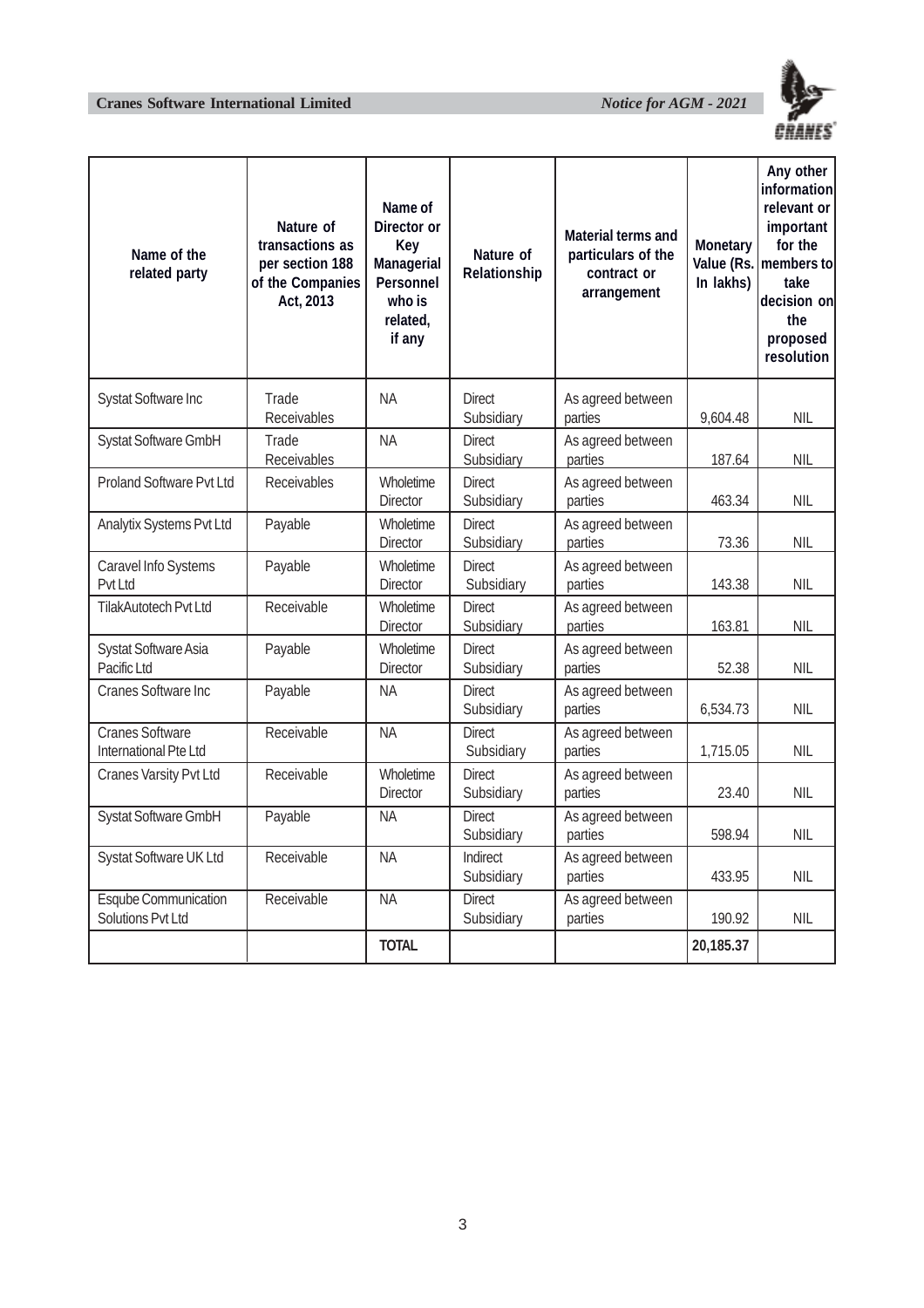

**RESOLVED FURTHER THAT** the Board of Directors of the Company (the "Board", which term shall be deemed to include its "Committee of Directors"), be and is hereby authorized to do or cause to be done all such acts, matters, deeds and things and to settle any questions, difficulties or doubts that may arise with regard to any transactions with related parties and execute such agreements, documents and writings and to make such filings, as may be necessary or desirable for the purpose of giving effect to this resolution."

#### **Item no. 5**

#### **RECLASSIFICATION OF PROMOTERS OF THE COMPANY AS PUBLIC SHAREHOLDERS:**

To consider and approve reclassification of Promoters of the Company and in this regard to consider and fit to pass, with or without modification(s), the following resolution as a **Special Resolution**.

**"RESOLVED THAT** pursuant to provisions of Regulation 31A (2) read with Regulation 31A (7) of the Securities and Exchange Board of India (Listing Obligations and Disclosures Requirements) Regulations, 2015 (Including any amendments made thereto) (hereinafter referred to as "Listing Regulations") or any other applicable provisions of Listing Regulations and other applicable laws, consent of the members of the company be and is hereby given to reclassify the following person from "Promoter Category" to "Public Category" since the person is neither involved in the management nor holding any controlling stake in the Company. None of the aforesaid person has entered into any Shareholders Agreement with the Company and they have not got any Veto Rights or Special Information Rights or Special Rights as to Voting power or Control of the Company:

| <b>Sr No</b> | Name of the<br><b>Entity / Company</b> | No. of Equity<br><b>Shares Held</b> | % of the total<br><b>Equity Capital</b> |
|--------------|----------------------------------------|-------------------------------------|-----------------------------------------|
| 01           | Misbah Jan                             | 1000                                |                                         |
| 02           | Mukkaram Jan                           | 465300                              | 0.4                                     |

**"RESOLVED FURTHER THAT** it is hereby confirmed that i. the aforesaid person do not hold more than 10% of the paid-up Capital of the Company. ii. the shareholding of the aforesaid Promoter / Promoter Group is only upto 0.4% of the equity share capital of the Company. iii. the aforesaid persons has not and will continue to not exercise direct or indirect control over the Company. iv. No director of the above said person has been or would be appointed as key managerial personnel of the Company. v. No special right were even held and would not be ever held by the above reclassified above said person / entity/Company.

**"RESOLVED FURTHER THAT** for the purpose of giving effect to the above resolution, the Board or the officers authorised by the Board in this regard be and are hereby authorized to do all such acts, deeds, matters and things as may be necessary or expedient and to settle any questions, difficulties or doubts that may arise in this regard without requiring the Board to secure any further consent or approval of the members of the Company."

## **For and on behalf of the Board of Directors**

**Bengaluru CS P Phaneendra** 

**8<sup>th</sup> September, 2021** Company Secretary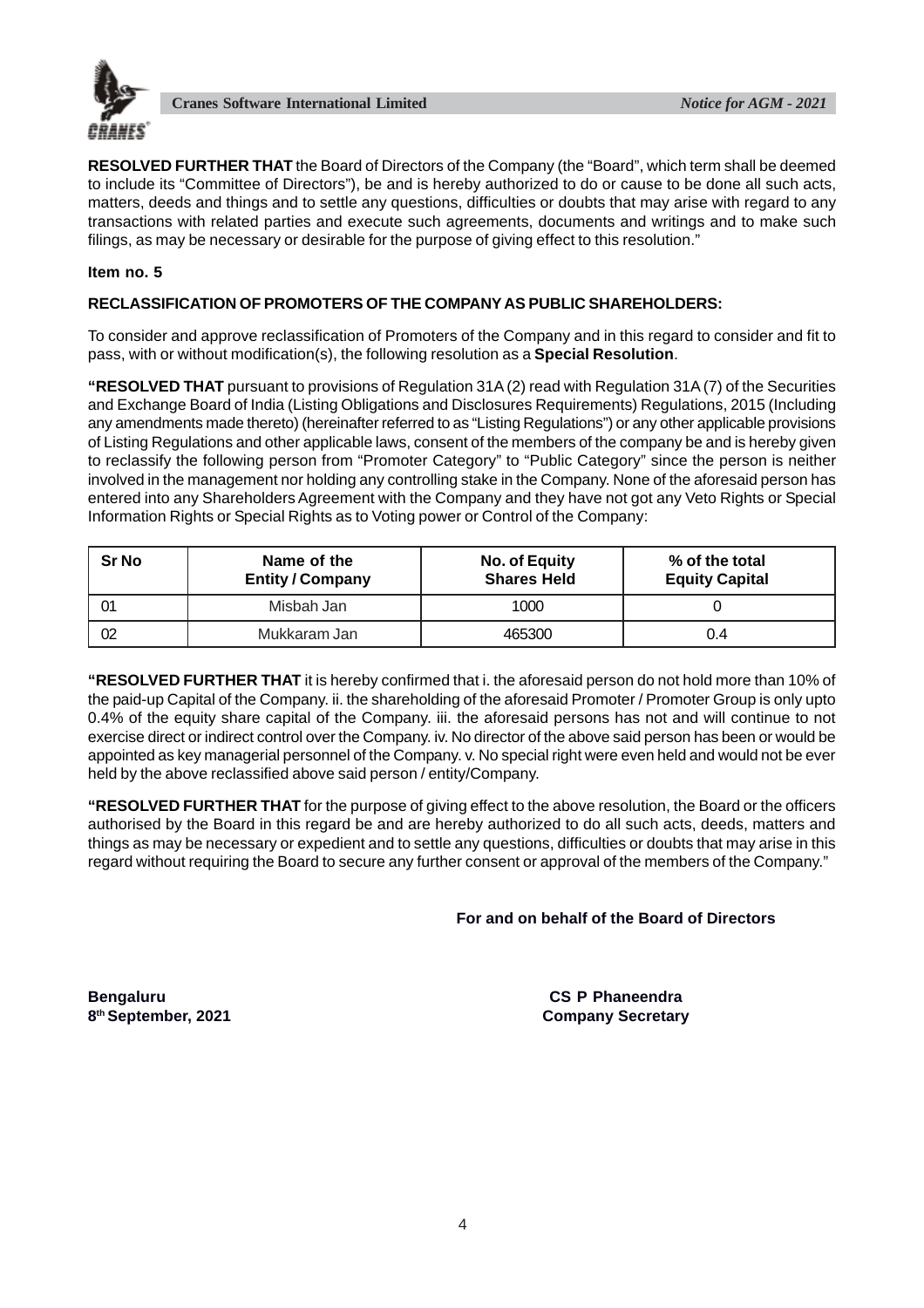

#### **NOTES:**

- 1. Pursuant to the provisions of Section 108 of the Companies Act, 2013 read with Rule 20 of the Companies (Management and Administration) Rules, 2014 (as amended) and Regulation 44 of SEBI (Listing Obligations & Disclosure Requirements) Regulations 2015 (as amended), and MCA Circulars dated April 08, 2020, April 13, 2020 and May 05, 2020 the Company is providing facility of remote e-voting to its Members in respect of the business to be transacted at the AGM/EGM. For this purpose, the Company has entered into an agreement with Central Depository Services (India) Limited (CDSL) for facilitating voting through electronic means, as the authorized e-Voting's agency. The facility of casting votes by a member using remote e-voting as well as the e-voting system on the date of the EGM/AGM will be provided by CDSL.
- 2. A member entitled to attend and vote at the Meeting is entitled to appoint a proxy to attend and vote on a poll instead of him and the proxy need not be a member of the Company. The instrument appointing the proxy should, however, be deposited at the registered office of the Company not less than forty-eight hours before the commencement of the Meeting.
- 3. A person can act as a proxy on behalf of members not exceeding fifty and holding in the aggregate not more than ten percent of the total share capital of the Company carrying voting rights. A member holding more than ten percent of the total share capital of the Company carrying voting rights may appoint a single person as proxy and such person shall not act as a proxy for any other person or shareholder. The proxy holder shall prove his identity at the time of attending the Meeting.
- 4. Attendance slip, proxy form and the route map of the venue of the Meeting are annexed hereto.
- 5. During the period beginning 24 hours before the time fixed for the commencement of the meeting and ending with the conclusion of the meeting, members would be entitled to inspect the proxies lodged, at any time during the business hours of the Company, provided not less than 3 days written notice is given to the Company.
- 6. The Securities and Exchange Board of India (SEBI) has mandated the submission of Permanent Account Number (PAN) by every person dealing in securities market. Members holding shares in electronic form are, therefore, requested to submit the PAN to their depository participants with whom they are maintaining their demat accounts. Members holding shares in physical form can submit their PAN details to the Company or Integrated Enterprises India Private Limited.
- 7. In terms of section 101 and 136 of the Companies Act, 2013 read together with the rules made there under, the listed companies may send the notice of annual general meeting and the annual report, including financial statements, board report etc., by electronic mode. The Company is accordingly forwarding soft copies of the above referred documents to all those members, who have registered their email IDs with their respective depository participants or with the share transfer agent of the Company.
- 8. Members/proxies are requested to bring the attendance slip/proxy form duly filled and signed for attending the meeting. Proxies are requested to bring their identity proof at the meeting for the purpose of identification.
- 9. In line with the Ministry of Corporate Affairs (MCA) Circular No. 17/2020 dated April 13, 2020, the Notice calling the AGM/EGM has been uploaded on the website of the Company at http:// www.cranessoftware.com/. The Notice can also be accessed from the websites of the Stock Exchange i.e. BSE Limited at www.bseindia.com. The AGM/EGM Notice is also disseminated on the website of CDSL (agency for providing the Remote e-Voting facility) www.evotingindia.com

#### **THE INTRUCTIONS OF SHAREHOLDERS FOR E-VOTING ARE AS UNDER:**

**(i)** VOTING THROUGH ELECTRONIC MEANS

In compliance with the provisions of section 108 of the Companies Act, 2013, Rule 20 of Companies (Management and Administration) Rules, 2014, as substituted by the Companies (Management and Administration) Amendment Rules, 2015 and Regulation 44 of the SEBI (Listing Obligations and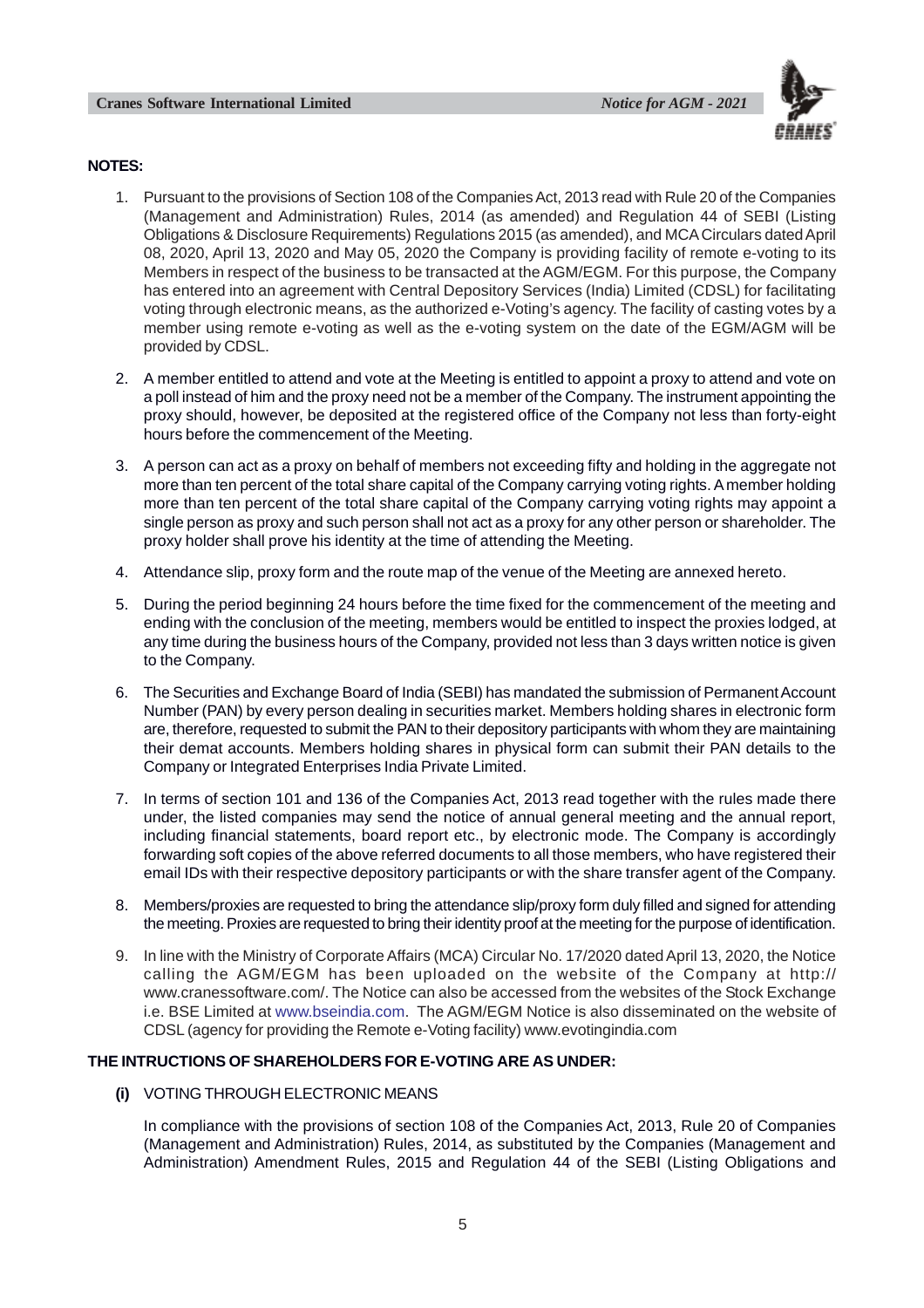

Disclosures Requirements) Regulations, 2015, the company has provided a facility to its members to exercise their votes electronically through e - voting service arranged through Central Depository Services (India) Limited ("CDSL"). The facility to cast votes through ballot papers will also be made available at the AGM and members attending personally or though proxy, who have not cast / exercised their rights to vote by remote e-voting shall be able to exercise their right to vote at the AGM. Members who have cast their votes through remote e-voting prior to the AGM may attend the AGM but shall not be entitled to cast their votes. The instructions for remote e-voting are provided herein. Mr.Srinivasan K.,Practising Company Secretary, C P No. 10957, Bengaluru, has been appointed as scrutinizer the purpose of voting.

- **(ii)** The voting period begins on September 27, 2021 (from 9.00AM) and ends on September 29, 2021 (at 5.00PM). During this period shareholders' of the Company, holding shares either in physical form or in dematerialized form, as on the cut-off date (record date) of September 23, 2021 may cast their vote electronically. The e-voting module shall be disabled by CDSL for voting thereafter.
- **(iii)** Pursuant to SEBI Circular No. **SEBI/HO/CFD/CMD/CIR/P/2020/242 dated 09.12.2020,** under Regulation 44 of Securities and Exchange Board of India (Listing Obligations and Disclosure Requirements) Regulations, 2015, listed entities are required to provide remote e-voting facility to its shareholders, in respect of all shareholders' resolutions. However, it has been observed that the participation by the public non-institutional shareholders/retail shareholders is at a negligible level.

Currently, there are multiple e-voting service providers (ESPs) providing e-voting facility to listed entities in India. This necessitates registration on various ESPs and maintenance of multiple user IDs and passwords by the shareholders.

In order to increase the efficiency of the voting process, pursuant to a public consultation, it has been decided to enable e-voting to **all the demat account holders**, **by way of a single login credential, through their demat accounts/ websites of Depositories/ Depository Participants**. Demat account holders would be able to cast their vote without having to register again with the ESPs, thereby, not only facilitating seamless authentication but also enhancing ease and convenience of participating in e-voting process.

**(iv)** In terms of SEBI circular **no. SEBI/HO/CFD/CMD/CIR/P/2020/242** dated December 9, 2020 on e-Voting facility provided by Listed Companies, Individual shareholders holding securities in demat mode are allowed to vote through their demat account maintained with Depositories and Depository Participants. Shareholders are advised to update their mobile number and email Id in their demat accounts in order to access e-Voting facility.

Pursuant to abovesaid SEBI Circular**,** Login method for e-Voting and joining virtual meetings **for Individual shareholders holding securities in Demat mode CDSL/NSDL** is given below:

| <b>Type of shareholders</b>                                                 |              | <b>Login Method</b>                                                                                                                                                                                                                                                                                                                                                                                                                                                                                            |
|-----------------------------------------------------------------------------|--------------|----------------------------------------------------------------------------------------------------------------------------------------------------------------------------------------------------------------------------------------------------------------------------------------------------------------------------------------------------------------------------------------------------------------------------------------------------------------------------------------------------------------|
| Individual<br>Shareholders holding<br>securities in Demat<br>mode with CDSL |              | Users who have opted for CDSL Easi / Easiest facility, can login through their<br>existing user id and password. Option will be made available to reach e-Voting<br>page without any further authentication. The URL for users to login to Easi /<br>Easiest are https://web.cdslindia.com/myeasi/home/login or visit<br>www.cdslindia.com and click on Login icon and select New System Myeasi.                                                                                                               |
|                                                                             | $\mathbf{2}$ | After successful login the Easi / Easiest user will be able to see the e-Voting<br>option for eligible companies where the evoting is in progress as per the infor-<br>mation provided by company. On clicking the evoting option, the user will be<br>able to see e-Voting page of the e-Voting service provider for casting your vote<br>during the remote e-Voting period or joining virtual meeting & voting during the<br>meeting. Additionally, there is also links provided to access the system of all |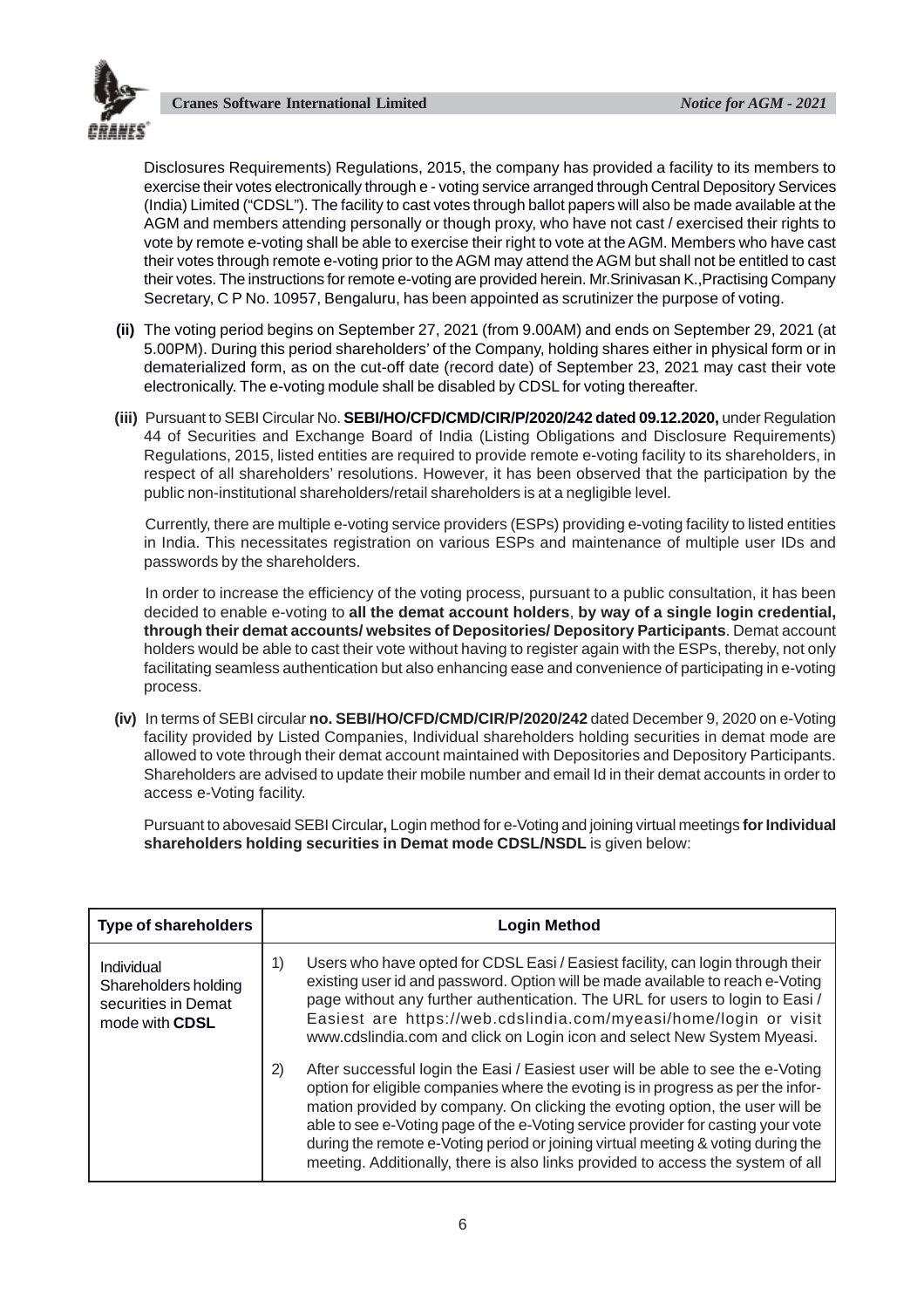

|                                                                                                                              |    | e-Voting Service Providers i.e. CDSL/NSDL/KARVY/LINKINTIME, so that the<br>user can visit the e-Voting service providers' website directly.                                                                                                                                                                                                                                                                                                                                                                                                                                                                                                                                                                                                                                                                                                                                                               |
|------------------------------------------------------------------------------------------------------------------------------|----|-----------------------------------------------------------------------------------------------------------------------------------------------------------------------------------------------------------------------------------------------------------------------------------------------------------------------------------------------------------------------------------------------------------------------------------------------------------------------------------------------------------------------------------------------------------------------------------------------------------------------------------------------------------------------------------------------------------------------------------------------------------------------------------------------------------------------------------------------------------------------------------------------------------|
|                                                                                                                              | 3) | If the user is not registered for Easi/Easiest, option to register is available at<br>https://web.cdslindia.com/myeasi/Registration/EasiRegistration                                                                                                                                                                                                                                                                                                                                                                                                                                                                                                                                                                                                                                                                                                                                                      |
|                                                                                                                              | 4) | Alternatively, the user can directly access e-Voting page by providing Demat<br>Account Number and PAN No. from a e-Voting link available on<br>www.cdslindia.com home page or click on https://evoting.cdslindia.com/Evoting/<br>Evoting Login The system will authenticate the user by sending OTP on regis-<br>tered Mobile & Email as recorded in the Demat Account. After successful<br>authentication, user will be able to see the e-Voting option where the evoting is<br>in progress and also able to directly access the system of all e-Voting Service<br>Providers.                                                                                                                                                                                                                                                                                                                           |
| Individual<br>Shareholders holding<br>securities in demat<br>mode with NSDL                                                  | 1) | If you are already registered for NSDL IDeAS facility, please visit the e-Ser-<br>vices website of NSDL. Open web browser by typing the following URL: https:/<br>/eservices.nsdl.com either on a Personal Computer or on a mobile. Once the<br>home page of e-Services is launched, click on the "Beneficial Owner" icon<br>under "Login" which is available under 'IDeAS' section. A new screen will open.<br>You will have to enter your User ID and Password. After successful authentica-<br>tion, you will be able to see e-Voting services. Click on "Access to e-Voting"<br>under e-Voting services and you will be able to see e-Voting page. Click on<br>company name or e-Voting service provider name and you will be re-directed to<br>e-Voting service provider website for casting your vote during the remote e-<br>Voting period or joining virtual meeting & voting during the meeting. |
|                                                                                                                              | 2) | If the user is not registered for IDeAS e-Services, option to register is available<br>at https://eservices.nsdl.com. Select "Register Online for IDeAS "Portal or<br>click at https://eservices.nsdl.com/SecureWeb/IdeasDirectReg.jsp                                                                                                                                                                                                                                                                                                                                                                                                                                                                                                                                                                                                                                                                    |
|                                                                                                                              | 3) | Visit the e-Voting website of NSDL. Open web browser by typing the following<br>URL: https://www.evoting.nsdl.com/ either on a Personal Computer or on a<br>mobile. Once the home page of e-Voting system is launched, click on the icon<br>"Login" which is available under 'Shareholder/Member' section. A new screen<br>will open. You will have to enter your User ID (i.e. your sixteen digit demat<br>account number hold with NSDL), Password/OTP and a Verification Code as<br>shown on the screen. After successful authentication, you will be redirected to<br>NSDL Depository site wherein you can see e-Voting page. Click on company<br>name or e-Voting service provider name and you will be redirected to e-Voting<br>service provider website for casting your vote during the remote e-Voting period<br>or joining virtual meeting & voting during the meeting                         |
| Individual<br>Shareholders (holding<br>securities in demat<br>mode) login through<br>their Depository<br><b>Participants</b> |    | You can also login using the login credentials of your demat account through<br>your Depository Participant registered with NSDL/CDSL for e-Voting facility.<br>After Successful login, you will be able to see e-Voting option. Once you click<br>on e-Voting option, you will be redirected to NSDL/CDSL Depository site after<br>successful authentication, wherein you can see e-Voting feature. Click on com-<br>pany name or e-Voting service provider name and you will be redirected to e-<br>Voting service provider website for casting your vote during the remote e-Voting<br>period or joining virtual meeting & voting during the meeting.                                                                                                                                                                                                                                                  |

Important note: Members who are unable to retrieve User ID/ Password are advised to use Forget User ID and Forget Password option available at abovementioned website.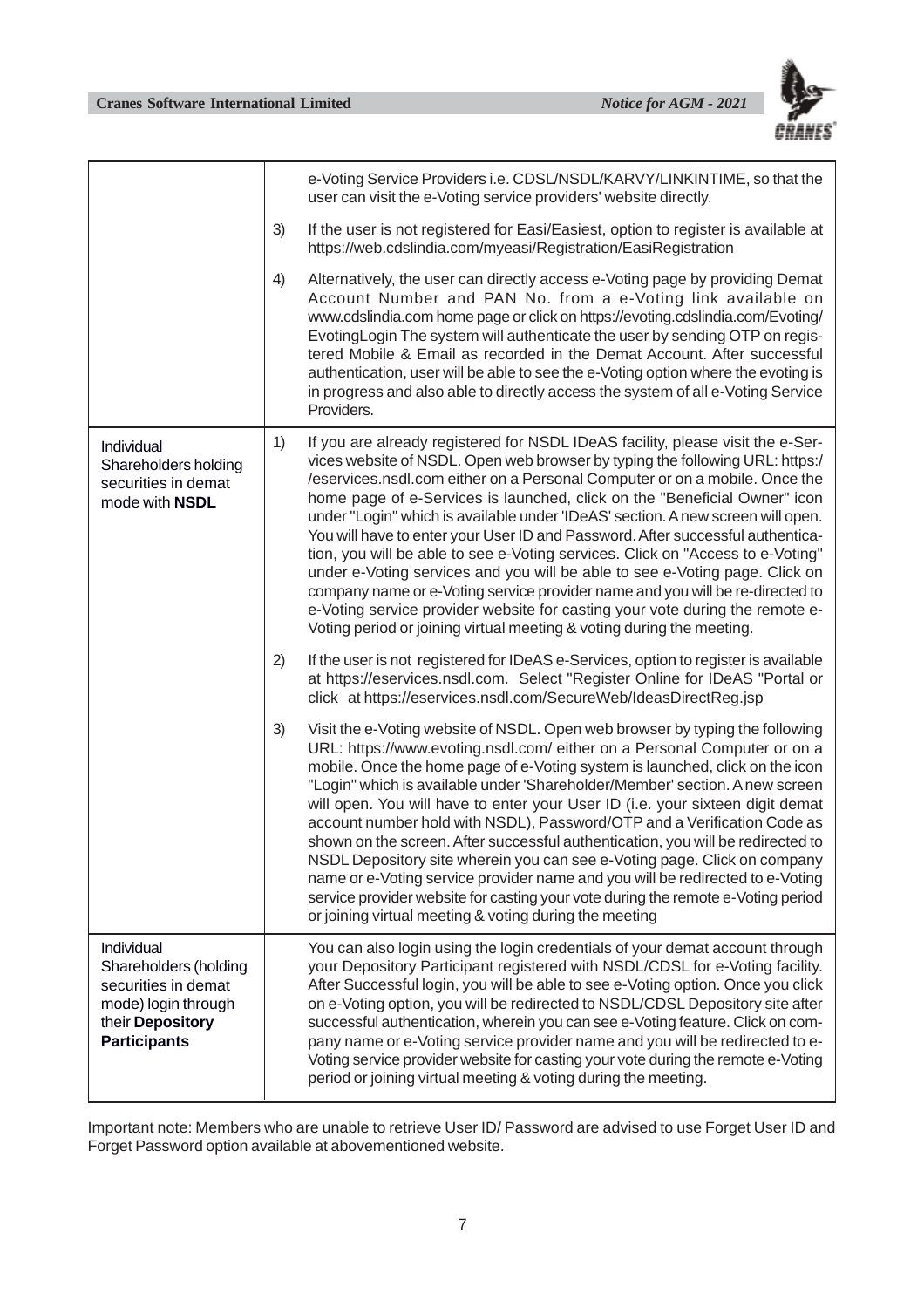

Helpdesk for Individual Shareholders holding securities in demat mode for any technical issues related to login through Depository i.e. CDSL and NSDL

| Login type                      | <b>Helpdesk details</b>                                             |
|---------------------------------|---------------------------------------------------------------------|
| Individual Shareholders holding | Members facing any technical issue in login can contact CDSL        |
| securities in Demat mode with   | helpdesk by sending a request at helpdesk.evoting@cdslindia.com     |
| <b>CDSL</b>                     | or contact at 022-23058738 and 22-23058542-43.                      |
| Individual Shareholders holding | Members facing any technical issue in login can contact NSDL        |
| securities in Demat mode with   | helpdesk by sending a request at evoting@nsdl.co.in or call at toll |
| <b>NSDL</b>                     | free no.: 1800 1020 990 and 1800 22 44 30                           |

**(v)** Login method for e-Voting and joining virtual meetings for **Physical shareholders and shareholders other than individual holding in Demat form.**

- 1) The shareholders should log on to the e-voting website www.evotingindia.com.
- 2) Click on "Shareholders" module.
- 3) Now enter your User ID
	- a. For CDSL: 16 digits beneficiary ID,
	- b. For NSDL: 8 Character DP ID followed by 8 Digits Client ID,
	- c. Shareholders holding shares in Physical Form should enter Folio Number registered with the Company.
- 4) Next enter the Image Verification as displayed and Click on Login.
- 5) If you are holding shares in demat form and had logged on to www.evotingindia.com and voted on an earlier e-voting of any company, then your existing password is to be used.
- 6) If you are a first-time user follow the steps given below:

|                             | For Physical shareholders and other than individual shareholders holding<br>shares in Demat.                                                                                         |
|-----------------------------|--------------------------------------------------------------------------------------------------------------------------------------------------------------------------------------|
| <b>PAN</b>                  | Enter your 10 digit alpha-numeric *PAN issued by Income Tax Department<br>(Applicable for both demat shareholders as well as physical shareholders)                                  |
|                             | *<br>Shareholders who have not updated their PAN with the Company/Depository<br>Participant are requested to use the sequence number sent by Company/<br>RTA or contact Company/RTA. |
| Dividend Bank Details<br>ΟR | Enter the Dividend Bank Details or Date of Birth (in dd/mm/yyyy format) as recorded<br>in your demat account or in the company records in order to login.                            |
| Date of Birth (DOB)         | *<br>If both the details are not recorded with the depository or company, please<br>enter the member id / folio number in the Dividend Bank details field.                           |

- **(vi)** After entering these details appropriately, click on "SUBMIT" tab.
- **(vii)** Shareholders holding shares in physical form will then directly reach the Company selection screen. However, shareholders holding shares in demat form will now reach 'Password Creation' menu wherein they are required to mandatorily enter their login password in the new password field. Kindly note that this password is to be also used by the demat holders for voting for resolutions of any other company on which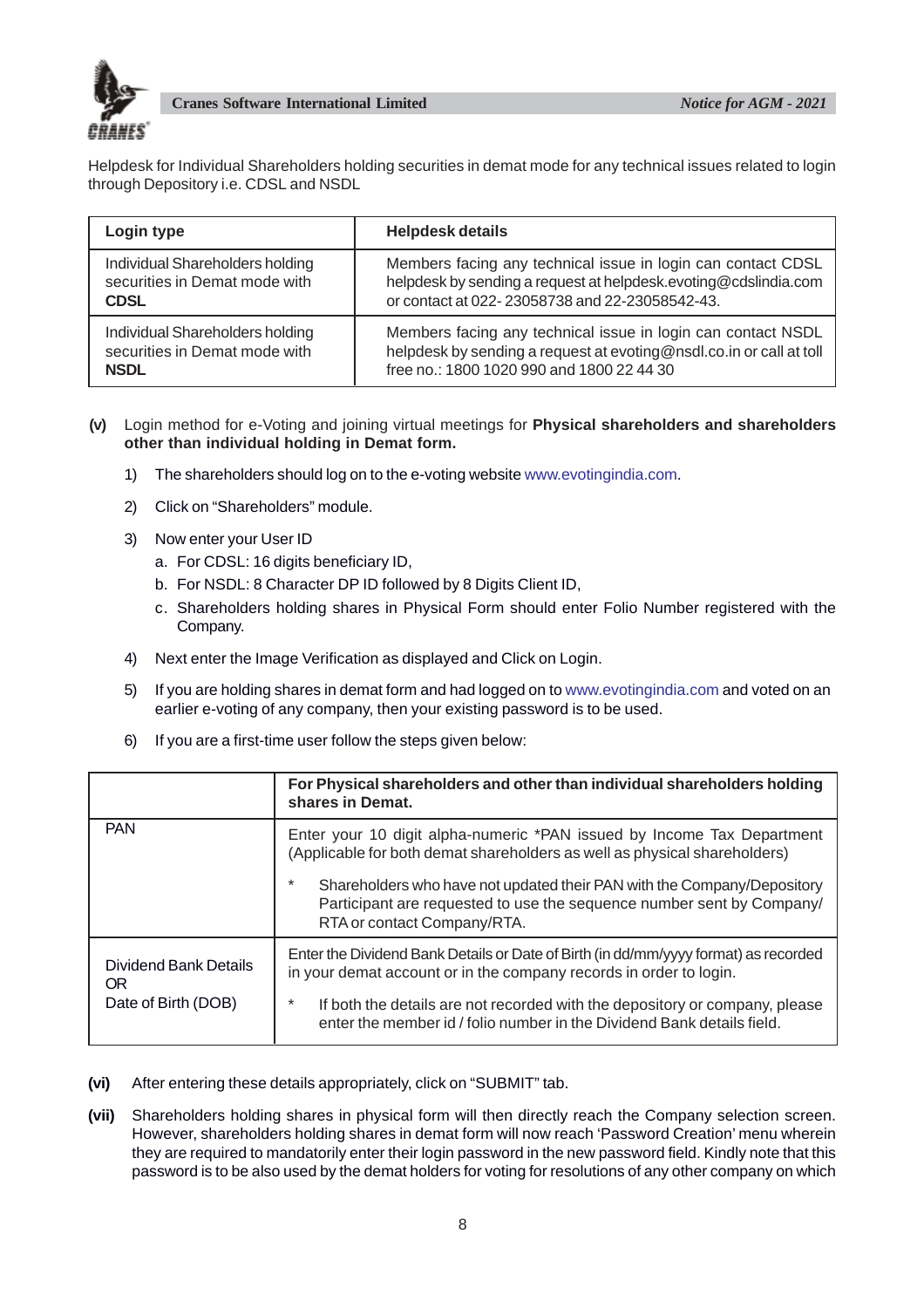

they are eligible to vote, provided that company opts for e-voting through CDSL platform. It is strongly recommended not to share your password with any other person and take utmost care to keep your password confidential.

- **(viii)** For shareholders holding shares in physical form, the details can be used only for e-voting on the resolutions contained in this Notice.
- **(ix)** Click on the EVSN for the relevant <Company Name> on which you choose to vote.
- **(x)** On the voting page, you will see "RESOLUTION DESCRIPTION" and against the same the option "YES/ NO" for voting. Select the option YES or NO as desired. The option YES implies that you assent to the Resolution and option NO implies that you dissent to the Resolution.
- **(xi)** Click on the "RESOLUTIONS FILE LINK" if you wish to view the entire Resolution details.
- **(xii)** After selecting the resolution, you have decided to vote on, click on "SUBMIT". A confirmation box will be displayed. If you wish to confirm your vote, click on "OK", else to change your vote, click on "CANCEL" and accordingly modify your vote.
- **(xiii)** Once you "CONFIRM" your vote on the resolution, you will not be allowed to modify your vote.
- **(xiv)** You can also take a print of the votes cast by clicking on "Click here to print" option on the Voting page.
- **(xv)** If a demat account holder has forgotten the login password then Enter the User ID and the image verification code and click on Forgot Password & enter the details as prompted by the system.
- **(xvi) Additional Facility for Non Individual Shareholders and Custodians –For Remote Voting only.**
	- Non-Individual shareholders (i.e. other than Individuals, HUF, NRI etc.) and Custodians are required to log on to www.evotingindia.com and register themselves in the "Corporates" module.
	- A scanned copy of the Registration Form bearing the stamp and sign of the entity should be emailed to helpdesk.evoting@cdslindia.com.
	- After receiving the login details a Compliance User should be created using the admin login and password. The Compliance User would be able to link the account(s) for which they wish to vote on.
	- The list of accounts linked in the login should be mailed to helpdesk.evoting@cdslindia.com and on approval of the accounts they would be able to cast their vote.
	- A scanned copy of the Board Resolution and Power of Attorney (POA) which they have issued in favour of the Custodian, if any, should be uploaded in PDF format in the system for the scrutinizer to verify the same.
	- Alternatively Non Individual shareholders are required to send the relevant Board Resolution/ Authority letter etc. together with attested specimen signature of the duly authorized signatory who are authorized to vote, to the Scrutinizer and to the Company at the email address viz; investor.relations@cranessoftware.com , if they have voted from individual tab & not uploaded same in the CDSL e-voting system for the scrutinizer to verify the same.

## **PROCESS FOR THOSE SHAREHOLDERS WHOSE EMAIL/MOBILE NO. ARE NOT REGISTERED WITH THE COMPANY/DEPOSITORIES.**

- 1. For Physical shareholders- please provide necessary details like Folio No., Name of shareholder, scanned copy of the share certificate (front and back), PAN (self attested scanned copy of PAN card), AADHAR (self attested scanned copy of Aadhar Card) by email to **Company/RTA email id**.
- 2. For Demat shareholders -, Please update your email id & mobile no. with your respective Depository Participant (DP)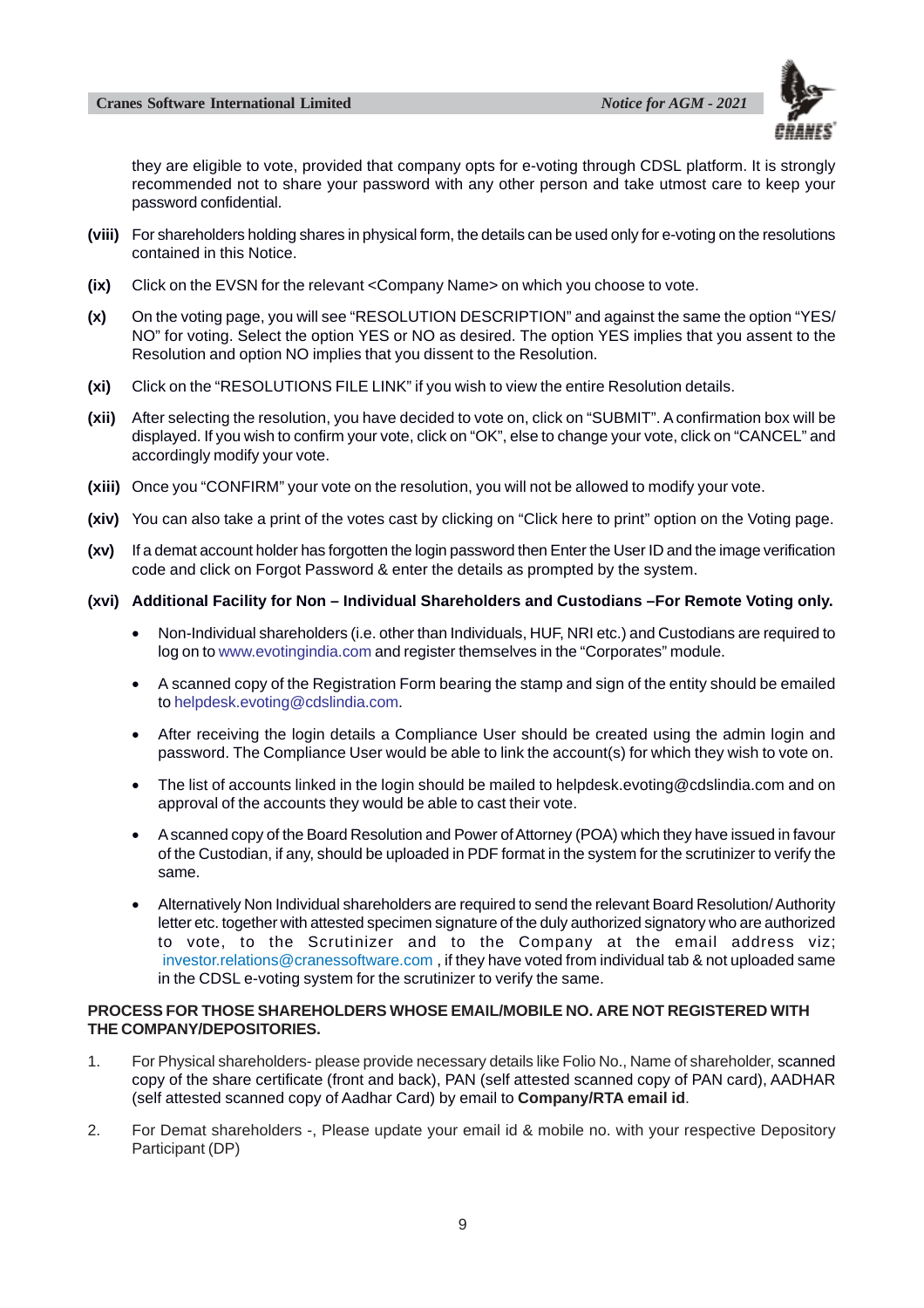

3. For Individual Demat shareholders – Please update your email id & mobile no. with your respective Depository Participant (DP) which is mandatory while e-Voting & joining virtual meetings through Depository.

If you have any queries or issues regarding attending AGM & e-Voting from the CDSL e-Voting System, you can write an email to helpdesk.evoting@cdslindia.com or contact at 022- 23058738 and 022-23058542/43.

All grievances connected with the facility for voting by electronic means may be addressed to Mr. Rakesh Dalvi, Sr. Manager, (CDSL, ) Central Depository Services (India) Limited, A Wing, 25th Floor, Marathon Futurex, Mafatlal Mill Compounds, N M Joshi Marg, Lower Parel (East), Mumbai - 400013 or send an email to helpdesk.evoting@cdslindia.com or call on 022-23058542/43.

## **THE ROUTE MAP IS ANNEXED TO THIS NOTICE.**

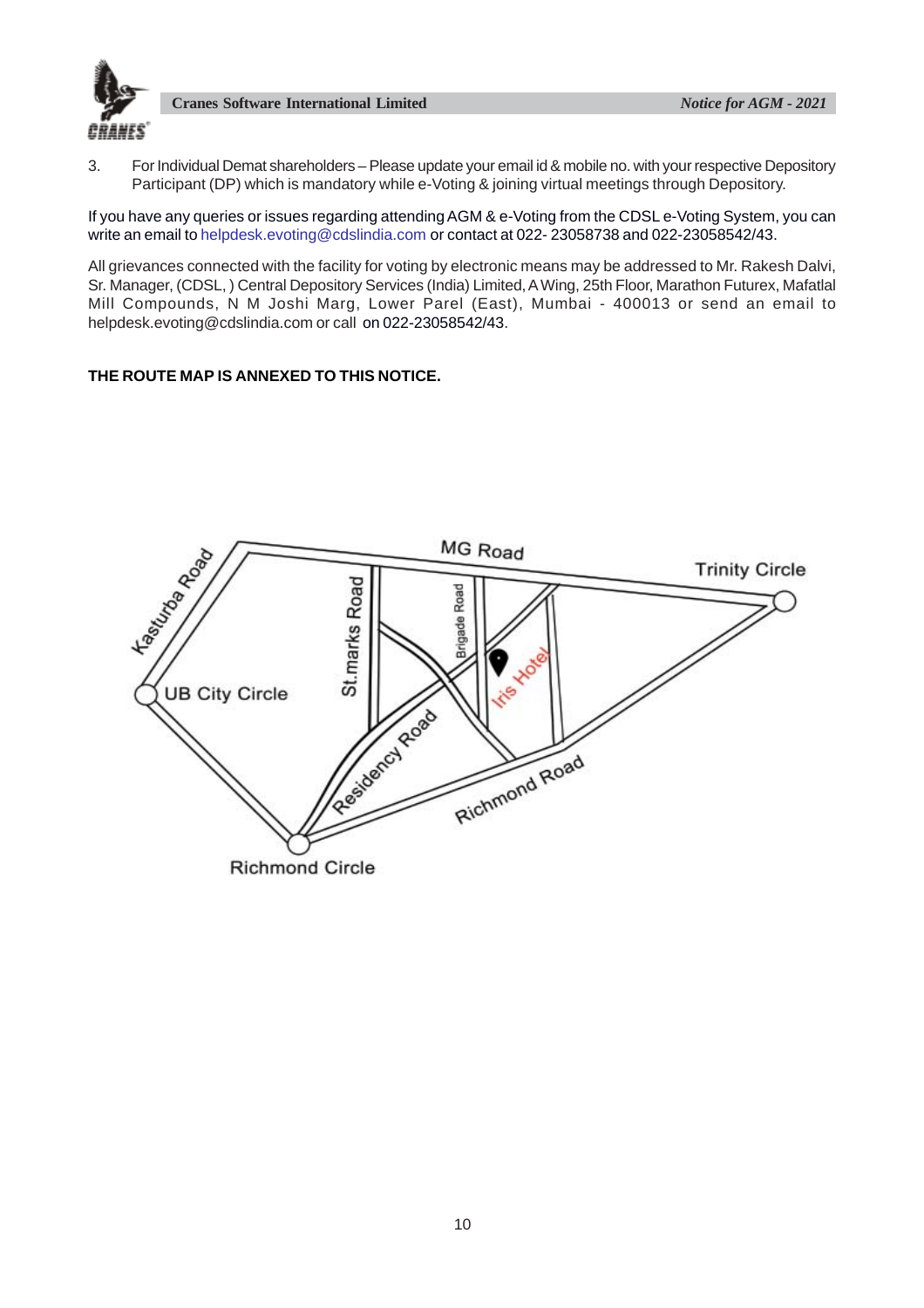

## **STATEMENT PURSUANT TO SECTION 102(1) OF THE COMPANIES ACT, 2013 ("THE ACT")**

#### **The following Statement sets out all material facts relating to the Special Business mentioned in the Notice:**

#### **ITEM NO. 2:**

Mr. Asif Khader is a Promoter, CFO of the Company and is associated as the Managing Director since 30 April 2002. In his able leadership the performance of the Company has been satisfactory. The present term of appointment of Mr. Asif Khader has expired on 16 May, 2021 and it would be appropriate to re-appoint him for a period of 3 years. The Board of Directors of the Company at its meeting held on 11 August 2021 and on the recommendation of the Nomination and Remuneration Committee in its meeting, approved the re-appointment of Mr. Asif Khader as Chairman and Managing Director (KMP) of the Company subject to the approval of members / shareholders of the Company in Annual General Meeting to be held on Thursday, 30th day of September, 2021 as a Special Resolution for a period of three years from 17 May 2021 to 16May 2024 at the remuneration, in accordance with norms laid down in Schedule V and other applicable provisions of Companies act, 2013 and rules made thereunder. The information in respect of terms of remuneration & perquisites is given below:

Details of Directors' seeking re-appointment at the forthcoming Annual General Meeting Pursuant to Regulation 36(3) of SEBI (Listing Obligations and Disclosure Requirements) Regulations, 2015 and Secretarial Standards-2 issued by ICSI are as follows:

| <b>Name of The Director</b>                                                             | <b>Asif Khader</b>                                                                                                                                                                                                                                                                                                                                                                                                                                                                                           |  |  |
|-----------------------------------------------------------------------------------------|--------------------------------------------------------------------------------------------------------------------------------------------------------------------------------------------------------------------------------------------------------------------------------------------------------------------------------------------------------------------------------------------------------------------------------------------------------------------------------------------------------------|--|--|
| <b>Designation</b>                                                                      | <b>Chairman and Managing Director (DIN: 00104893)</b>                                                                                                                                                                                                                                                                                                                                                                                                                                                        |  |  |
| <b>Date of Birth</b>                                                                    | 15-02-1966                                                                                                                                                                                                                                                                                                                                                                                                                                                                                                   |  |  |
| Age                                                                                     | 55                                                                                                                                                                                                                                                                                                                                                                                                                                                                                                           |  |  |
| Qualifications                                                                          | <b>BE</b>                                                                                                                                                                                                                                                                                                                                                                                                                                                                                                    |  |  |
| Nature of Expertise in specific functional area                                         | He is an expert in the fields of Information Technology<br>and Business Management                                                                                                                                                                                                                                                                                                                                                                                                                           |  |  |
| Brief resume and experience of the Director                                             | He has been associated with the software busines<br>and has been an entrepreneur and businessman for<br>last 30 years.                                                                                                                                                                                                                                                                                                                                                                                       |  |  |
| Terms and conditions of reappointment                                                   | He will continue to act as the chairman & Managing<br>Director of the Company.                                                                                                                                                                                                                                                                                                                                                                                                                               |  |  |
| <b>Last drawn remuneration</b>                                                          | <b>NIL</b>                                                                                                                                                                                                                                                                                                                                                                                                                                                                                                   |  |  |
| Date of first appointment on the Board                                                  | 30-04-2002                                                                                                                                                                                                                                                                                                                                                                                                                                                                                                   |  |  |
| <b>Shareholding in the Company</b>                                                      | 0.85%                                                                                                                                                                                                                                                                                                                                                                                                                                                                                                        |  |  |
| <b>Relationship with other Director/ Manager/KMPs</b>                                   | He is the elder brother of Mr. Mueed Khader                                                                                                                                                                                                                                                                                                                                                                                                                                                                  |  |  |
| No. of meetings of the Board attended during the<br>financial year 2020-21              | $\overline{7}$                                                                                                                                                                                                                                                                                                                                                                                                                                                                                               |  |  |
| <b>Other Directorships (other than Cranes Software</b><br><b>International Limited)</b> | Sea Equity Enterprises Private Limited<br>$\bullet$<br>K and j Holdings Private Limited<br>$\bullet$<br>Caravel Info Systems Private Limited<br>$\bullet$<br><b>Proland Softwares Private Limited</b><br>$\bullet$<br>Analytix Systems Private Limited<br>$\bullet$<br>Systat Software Asia Pacific Limited<br>$\bullet$<br><b>Cranes Varsity Private Limited</b><br>$\bullet$<br>K & J Telecom Private Limited<br>$\bullet$<br>Jansons Land And Property Development<br>$\bullet$<br><b>Private Limited</b> |  |  |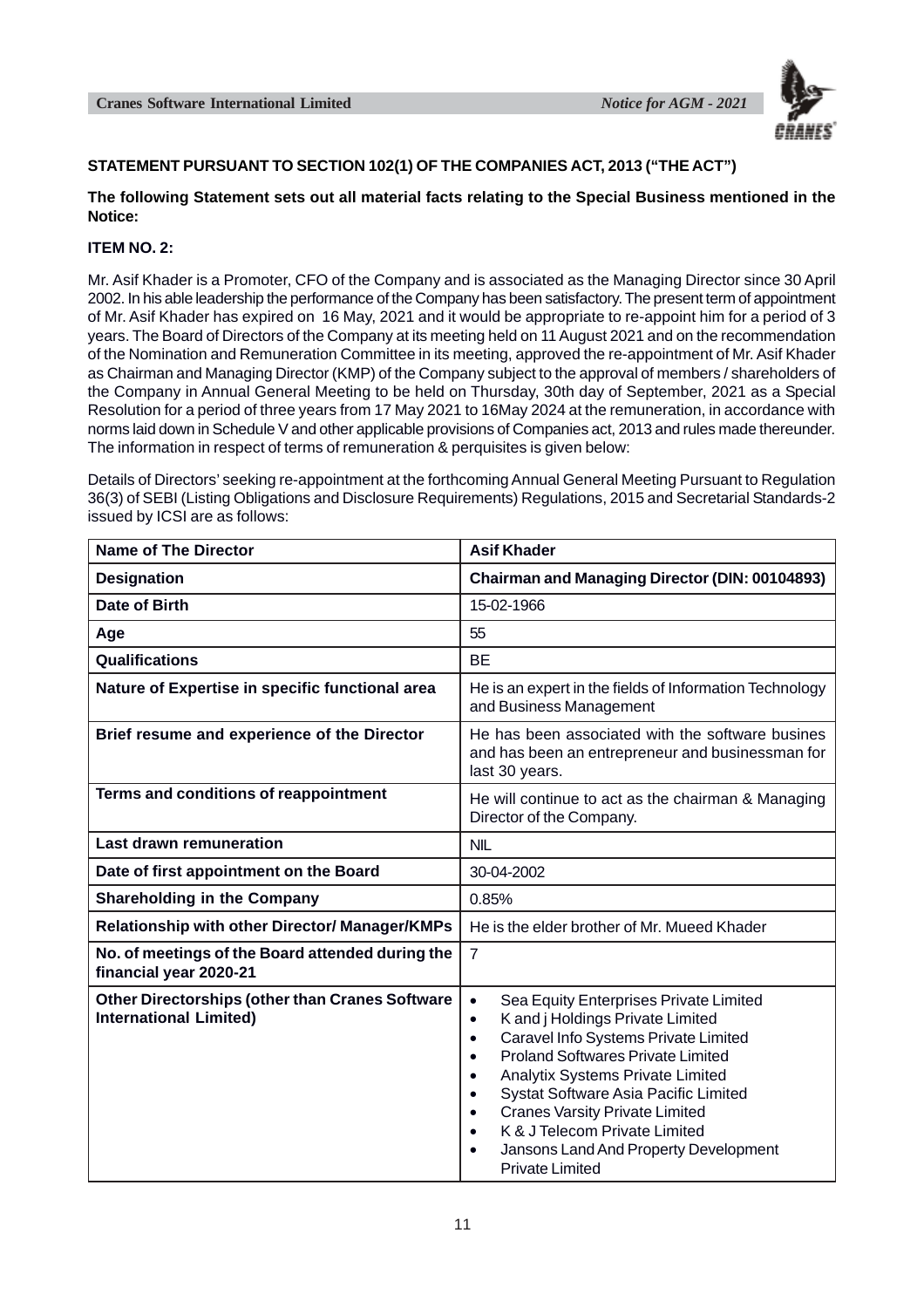

| Membership/Chairmanships of the Committees of<br>Boards of other listed entities (other than Cranes<br><b>Software International Limited)</b> | <b>NIL</b>                                                                                                                                                                                                                                                                                                                                                                                                                                                            |
|-----------------------------------------------------------------------------------------------------------------------------------------------|-----------------------------------------------------------------------------------------------------------------------------------------------------------------------------------------------------------------------------------------------------------------------------------------------------------------------------------------------------------------------------------------------------------------------------------------------------------------------|
| Remuneration to be drawn after appointment/re-<br>appointment                                                                                 | Salary up to a maximum of five per cent of the net<br>profits of a particular financial year or such lower sum,<br>as may be decided by the Board of Directors or<br>Committee of the Board, if any from time to time. In<br>view of the loss sustained by the Company, no<br>remuneration is payable by the Company at present.<br>A separate approval from the members would be sought<br>as and when this remuneration is considered by the<br>Board of Directors. |

## **Item No. 3:**

Mrs. Akthar Begum is a Non-Executive Independent director of the Company. She has been on the Board of Cranes Software International Ltd. since 12 August 2016. Her appointment was approved by the shareholders at the Annual General Meeting held on 29th September 2016. In terms of SEBI (Listing Obligations & Disclosure Requirements) Regulations, 2015 and Sections 149, 150, 152, 197 read with Companies (Appointment and Qualification of Directors) Rules, 2014 and other applicable provisions of the Companies Act, 2013 and the rules made thereunder (including any statutory modification(s) or re-enactment thereof for the time being in force) read with Schedule IV to the Companies Act, 2013, Mrs. Akthar Begum being eligible and seeking re-appointment is proposed to be appointed as Independent director for a term of five consecutive years from 12 August 2021 to 11 August 2026.

In the Opinion of the Board, Mrs. Akthar Begum, the Independent Director proposed to be re-appointed, fulfils the conditions specified in the Act and rules made thereunder and he is independent of the management. A copy of draft letter for the re-appointment of Mrs. Akthar Begum, as an Independent Director setting out the terms and conditions is available for inspection without any fee by the members, at the company's Registered office during normal business hours on working day upto the date of AGM. The Board considers that her continued association would be of immense benefit to the company and it is desirable to continue to avail the services of Mrs. Akthar Begum as an Independent Director. Accordingly, the Board recommends the resolution to re-appoint Mrs. Akthar Begum as an Independent Director for the Approval of members.

None of the Directors and Key Managerial Personnel of the Company and their relatives is concerned or interested, financial or otherwise, in the resolution set out at Item No.3.

#### **Item No.4**

The Securities and Exchange Board of India (Listing Obligations and Disclosure Requirements) Regulations, 2015 ("SEBI Regulations") provides for obtaining approval of the shareholders for entering into material related party transactions as provided therein.

Further, in terms of the provisions of section 188(1) of the Companies Act, 2013 read with rules framed thereunder, for entering into related party transactions where the transaction value exceed the thresholds prescribed, prior approval of the shareholders by way of an Ordinary Resolution is required. Accordingly, in terms of the provisions of the SEBI Regulations and the Companies Act, 2013, approval of the shareholders of the Company is being sought by way of an Ordinary Resolution set out at item No. 3. of this Notice.

Pursuant to the requirements prescribed under the Companies (Meetings of the Board and its Powers) Rules, 2014, as amended from time to time, the details in relation to the transactions with related parties, are as under: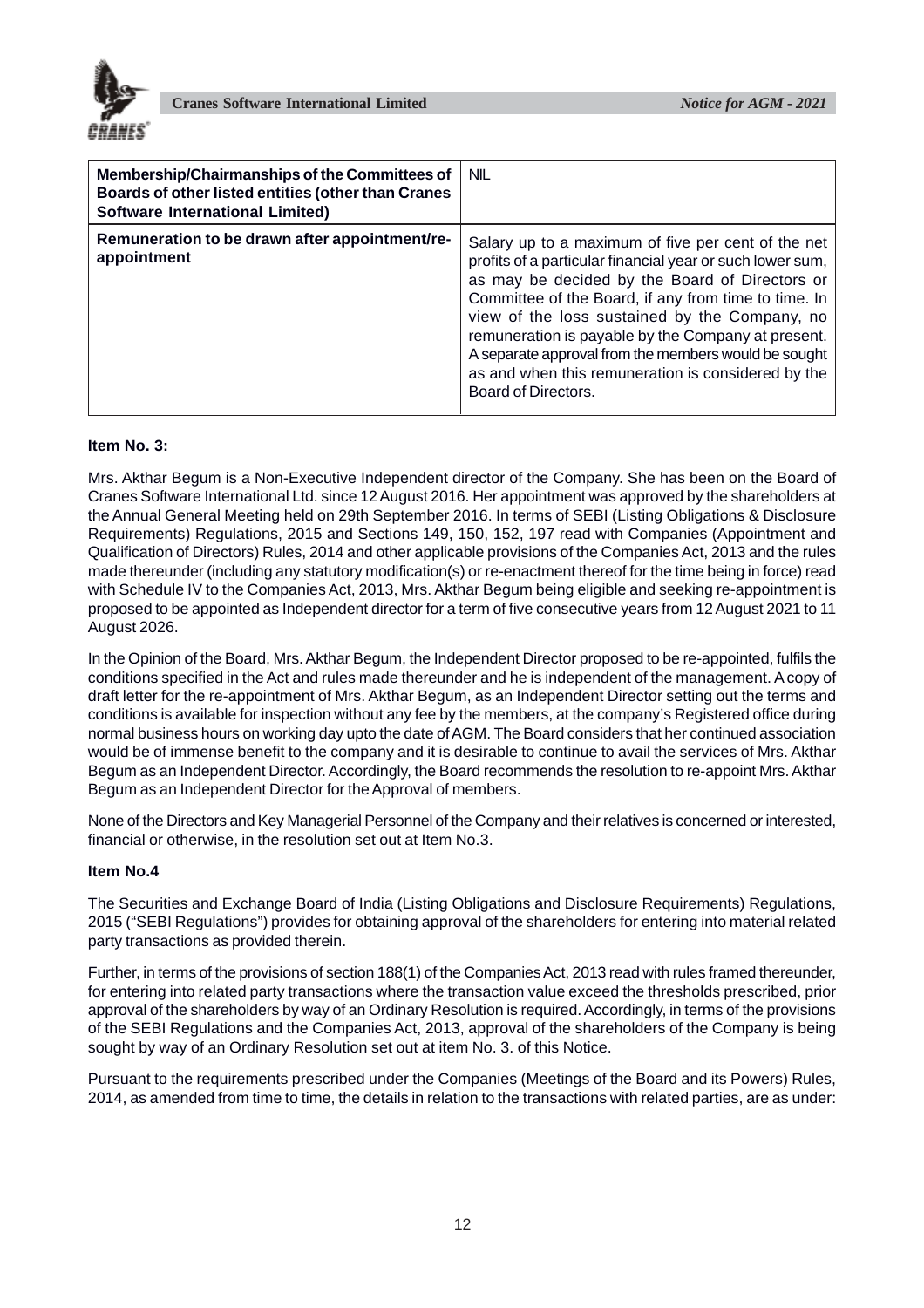

| Name of the<br>related party                     | Nature of<br>transactions as<br>per section 188<br>of the Companies<br>Act, 2013 | Name of<br>Director or<br>Key<br>Managerial<br>Personnel<br>who is<br>related,<br>if any | Nature of<br>Relationship   | Material terms and<br>particulars of the<br>contract or<br>arrangement | Monetary<br>In lakhs) | Any other<br>information<br>relevant or<br>important<br>for the<br>Value (Rs.   members to  <br>take<br>decision on<br>the<br>proposed<br>resolution |
|--------------------------------------------------|----------------------------------------------------------------------------------|------------------------------------------------------------------------------------------|-----------------------------|------------------------------------------------------------------------|-----------------------|------------------------------------------------------------------------------------------------------------------------------------------------------|
| Systat Software Inc                              | Trade<br>Receivables                                                             | <b>NA</b>                                                                                | <b>Direct</b><br>Subsidiary | As agreed between<br>parties                                           | 9,604.48              | <b>NIL</b>                                                                                                                                           |
| Systat Software GmbH                             | Trade<br>Receivables                                                             | <b>NA</b>                                                                                | <b>Direct</b><br>Subsidiary | As agreed between<br>parties                                           | 187.64                | <b>NIL</b>                                                                                                                                           |
| Proland Software Pvt Ltd                         | Receivables                                                                      | Wholetime<br><b>Director</b>                                                             | <b>Direct</b><br>Subsidiary | As agreed between<br>parties                                           | 463.34                | <b>NIL</b>                                                                                                                                           |
| Analytix Systems Pvt Ltd                         | Payable                                                                          | Wholetime<br>Director                                                                    | <b>Direct</b><br>Subsidiary | As agreed between<br>parties                                           | 73.36                 | <b>NIL</b>                                                                                                                                           |
| Caravel Info Systems<br>Pvt Ltd                  | Payable                                                                          | Wholetime<br>Director                                                                    | <b>Direct</b><br>Subsidiary | As agreed between<br>parties                                           | 143.38                | <b>NIL</b>                                                                                                                                           |
| <b>TilakAutotech Pvt Ltd</b>                     | Receivable                                                                       | Wholetime<br>Director                                                                    | <b>Direct</b><br>Subsidiary | As agreed between<br>parties                                           | 163.81                | <b>NIL</b>                                                                                                                                           |
| Systat Software Asia<br>Pacific Ltd              | Payable                                                                          | Wholetime<br><b>Director</b>                                                             | <b>Direct</b><br>Subsidiary | As agreed between<br>parties                                           | 52.38                 | <b>NIL</b>                                                                                                                                           |
| Cranes Software Inc                              | Payable                                                                          | <b>NA</b>                                                                                | <b>Direct</b><br>Subsidiary | As agreed between<br>parties                                           | 6,534.73              | <b>NIL</b>                                                                                                                                           |
| <b>Cranes Software</b><br>International Pte Ltd  | Receivable                                                                       | <b>NA</b>                                                                                | <b>Direct</b><br>Subsidiary | As agreed between<br>parties                                           | 1,715.05              | <b>NIL</b>                                                                                                                                           |
| Cranes Varsity Pvt Ltd                           | Receivable                                                                       | Wholetime<br><b>Director</b>                                                             | <b>Direct</b><br>Subsidiary | As agreed between<br>parties                                           | 23.40                 | <b>NIL</b>                                                                                                                                           |
| <b>Systat Software GmbH</b>                      | Payable                                                                          | <b>NA</b>                                                                                | <b>Direct</b><br>Subsidiary | As agreed between<br>parties                                           | 598.94                | NIL                                                                                                                                                  |
| Systat Software UK Ltd                           | Receivable                                                                       | <b>NA</b>                                                                                | Indirect<br>Subsidiary      | As agreed between<br>parties                                           | 433.95                | <b>NIL</b>                                                                                                                                           |
| <b>Esqube Communication</b><br>Solutions Pvt Ltd | Receivable                                                                       | $\overline{\mathsf{NA}}$                                                                 | <b>Direct</b><br>Subsidiary | As agreed between<br>parties                                           | 190.92                | <b>NIL</b>                                                                                                                                           |
|                                                  |                                                                                  | <b>TOTAL</b>                                                                             |                             |                                                                        | 20,185.37             |                                                                                                                                                      |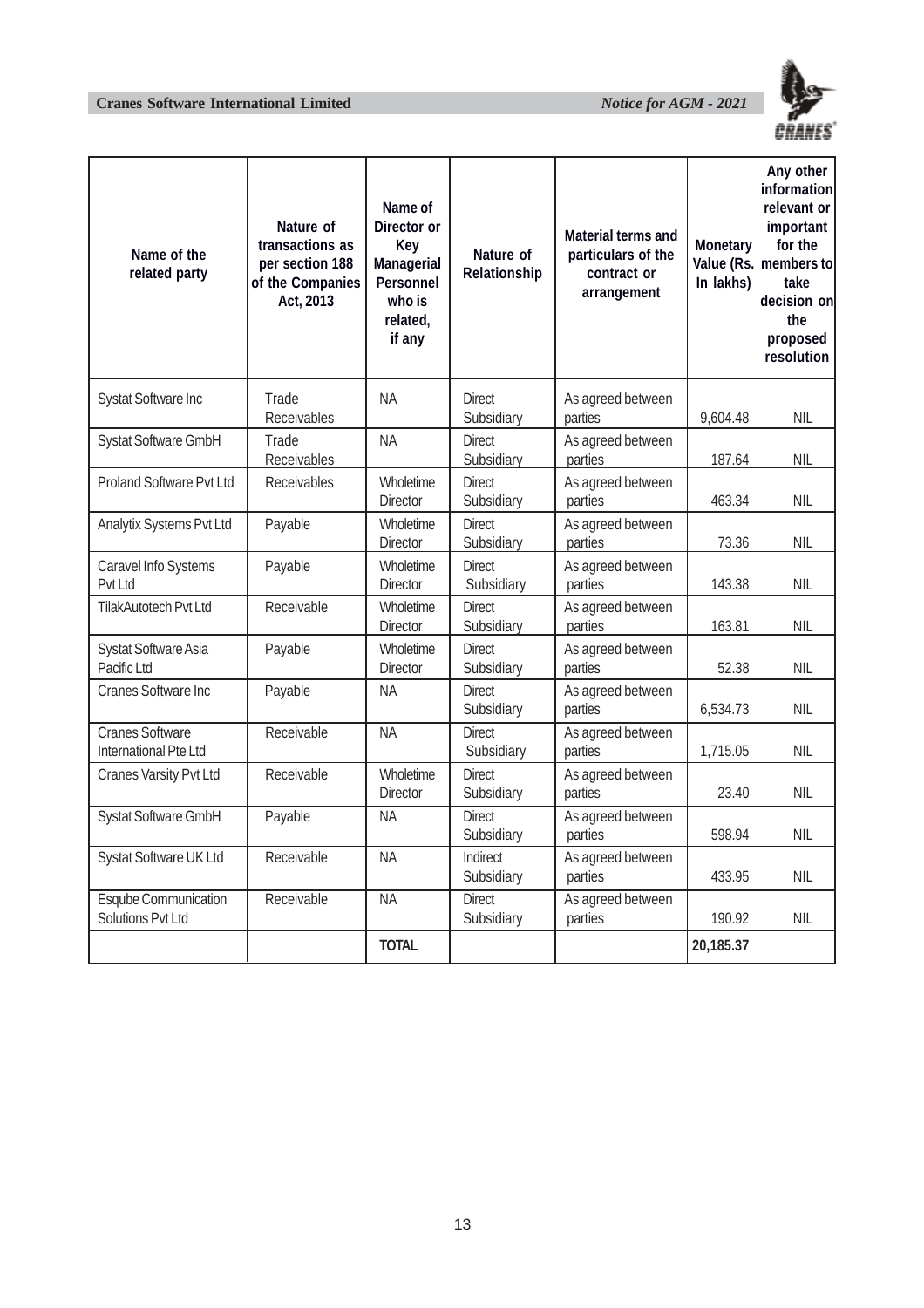

None of the Directors nor Key Managerial Personnel or their relatives is concerned or interested, whether financially or otherwise in the said resolution except to the extent of their shareholding.

## **Item No.5**

The Company had received the letter from the following person falling under the category of promoters/promoter Group of the Company requesting to be reclassified from the Category of "Promoters/Promoters Group" to "Public Category".

| <b>Sr No</b> | Name of the<br><b>Entity / Company</b> | No. of Equity<br><b>Shares Held</b> | % of the total<br><b>Equity Capital</b> |
|--------------|----------------------------------------|-------------------------------------|-----------------------------------------|
| 01           | Misbah Jan                             | 1000                                |                                         |
| 02           | Mukkaram Jan                           | 465300                              | 0.4                                     |

The aforesaid Promoter/promoter group person is holding very insignificant shareholding which constitutes 0.4% of the total paid up capital of the Company. The aforesaid promoter/ promoter group person do not exercise any control over the Company and is not engaged in the management of the Company. The aforesaid person neither have representation on the Board of Directors of the Company nor hold any key Management position in the Company. The Company also not entered into any Shareholders Agreement with them. Further none of the aforesaid person has got any veto Rights as to voting power or control of the Company. They do not have any Special Information Rights.

The aforesaid persons have requested to the Company to reclassify them from being a "Promoter Category" to " Public Category" Shareholder of the Company.

Based on the letter received from above promoter persons, the matter was discussed by the Board of Director at their meeting held on 08 September 2021 and Board decided to get the above promoter/promoter group person reclassified from the "Promoter Category" to "Public Category" with the approval of stock exchanges.

Regulation 31A (2) read with Regulation 31 A (7) of the Securities and Exchange Board of India (Listing Obligations and Disclosures Requirements) Regulations,2015 (Including any amendments made thereto) (hereinafter referred to as Listing Regulations") is the main regulation which deals with reclassification of promoter shareholding in to public Shareholding. It provides that the Stock exchanges allow reclassification of the status of promoter shareholders only if the following main conditions are satisfied.

- (i) Upon receipt of a request from the concerned listed entity or the concerned Shareholders.
- (ii) Upon receipt of all relevant evidence to be provided.
- (iii) On BSE being satisfied with the Compliance of conditions mentioned in Regulation 31A.

Regulation 31A (7) (any other manner) means with the consent of the person wants to change reclassification.

A reclassification may also be permitted by the stock exchanges under the main Listing Regulation No. 31A (2) itself read with the additional condition specified under the Regulation 31A (7) of Listing Regulation, The sum total of conditions under the two sub regulations are as follows.

- (i) A request for reclassification to be made by the concerned listed entity or by the concerned shareholders/ to stock exchanges.
- (ii) All relevant evidence to be provided.
- (iii) Reclassified promoter shall not directly or indirectly exercise control over the affair of company.
- (iv) Increase in the level of public shareholding pursuant to reclassification of promoters shall not be considered towards achieving compliances with minimum public Shareholding requirement under Rule 19 A of the Securities contracts (Regulation) Rule, 1975 and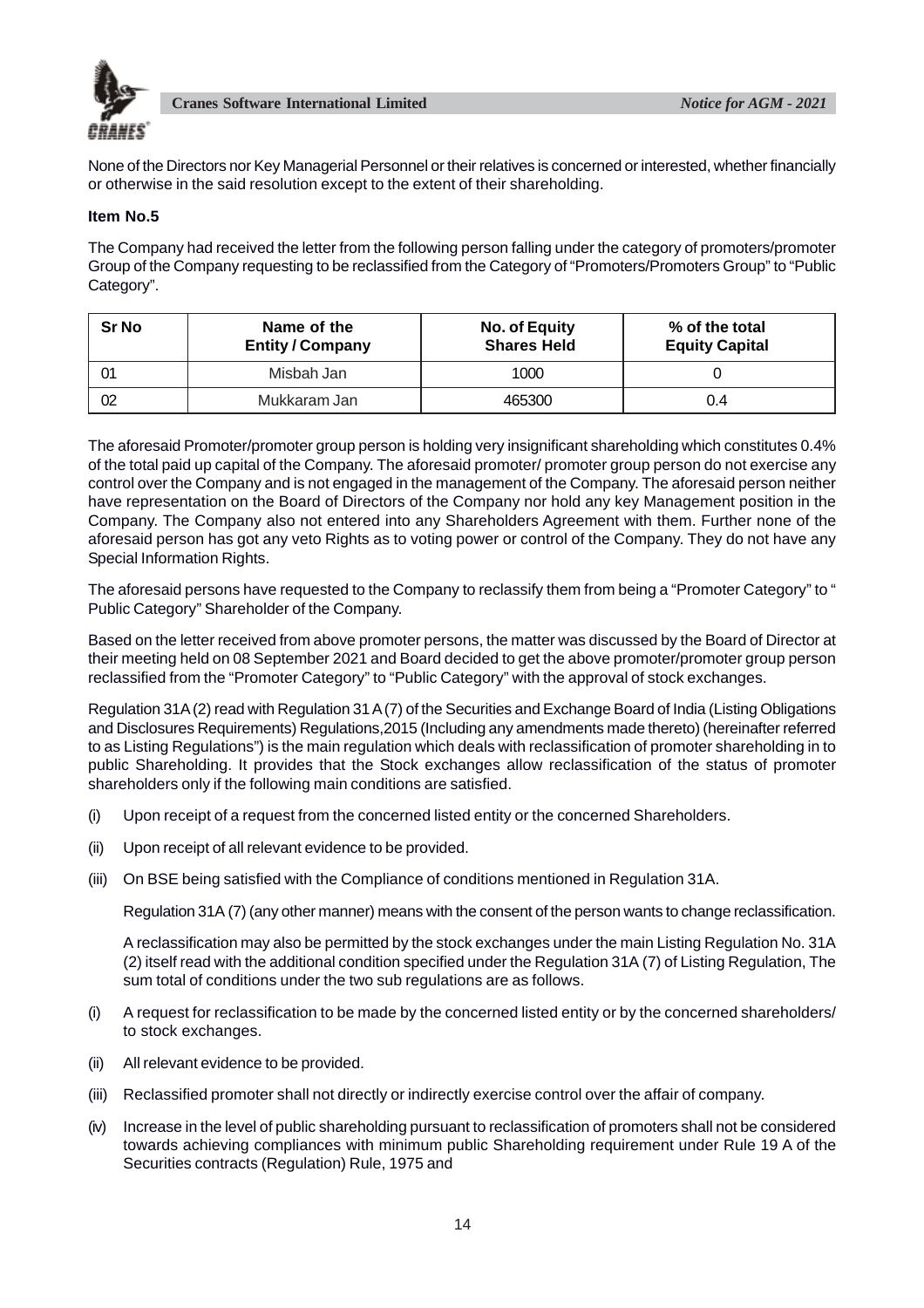

(v) The event of reclassification shall be disclosed to the Stock exchange as a material event in accordance with the provisions of Listing Regulations.

All the conditions Specified under Regulation 31A (2) and 31A (7) of Listing Regulation have been duly complied with by the Company. The Company's case of reclassification of promoter is covered under Regulation 31A (2) of Listing Regulation.

None of the Directors, Key Managerial persons of the Company and their relatives is/are concerned or interested in the resolution. The Board therefore recommends the Resolution no. 5 for approval of the members as Special Resolution.

**For and on behalf of the Board of Directors**

**Bengaluru CS P Phaneendra**

8<sup>th</sup> September, 2021 **Company Secretary**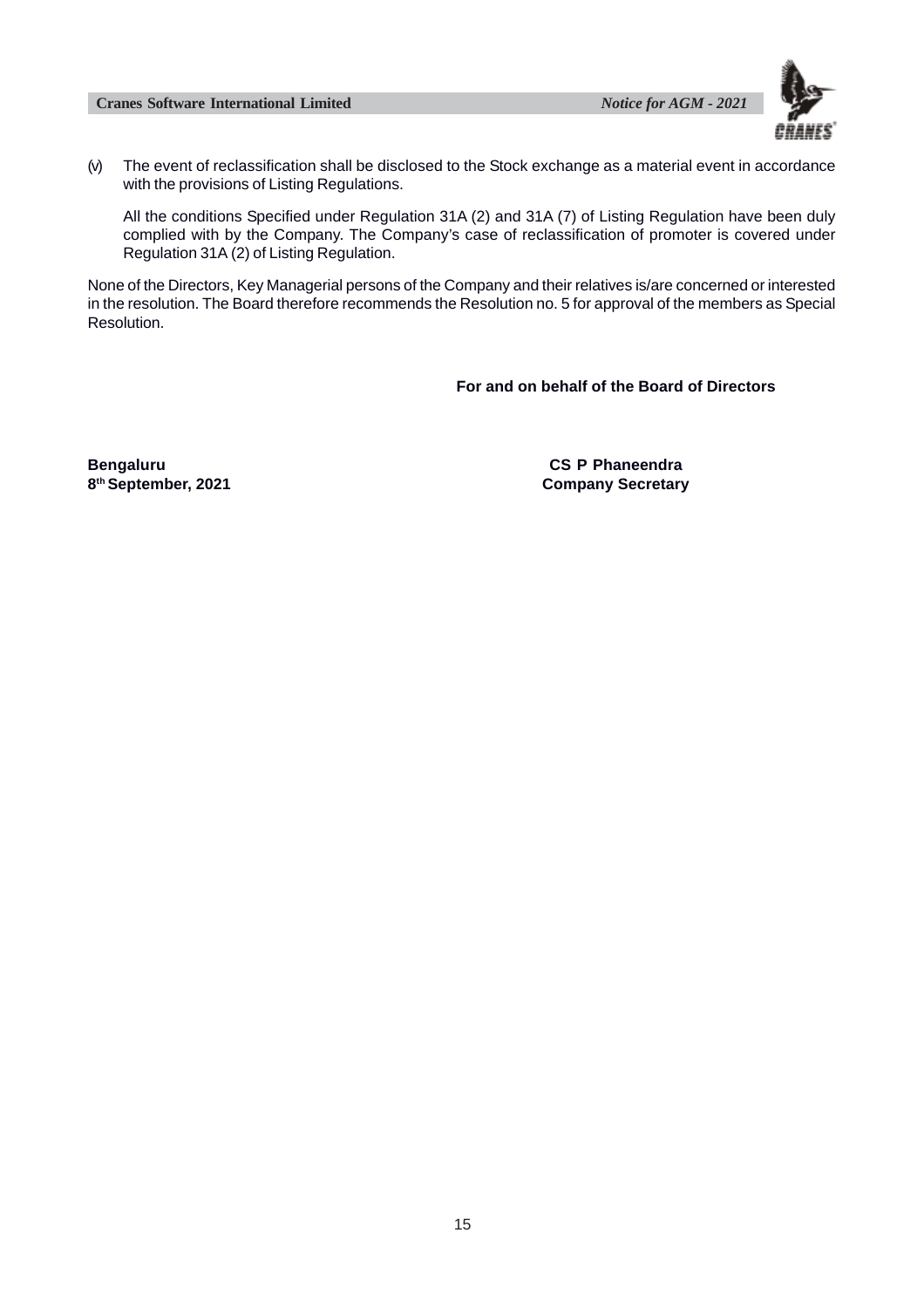

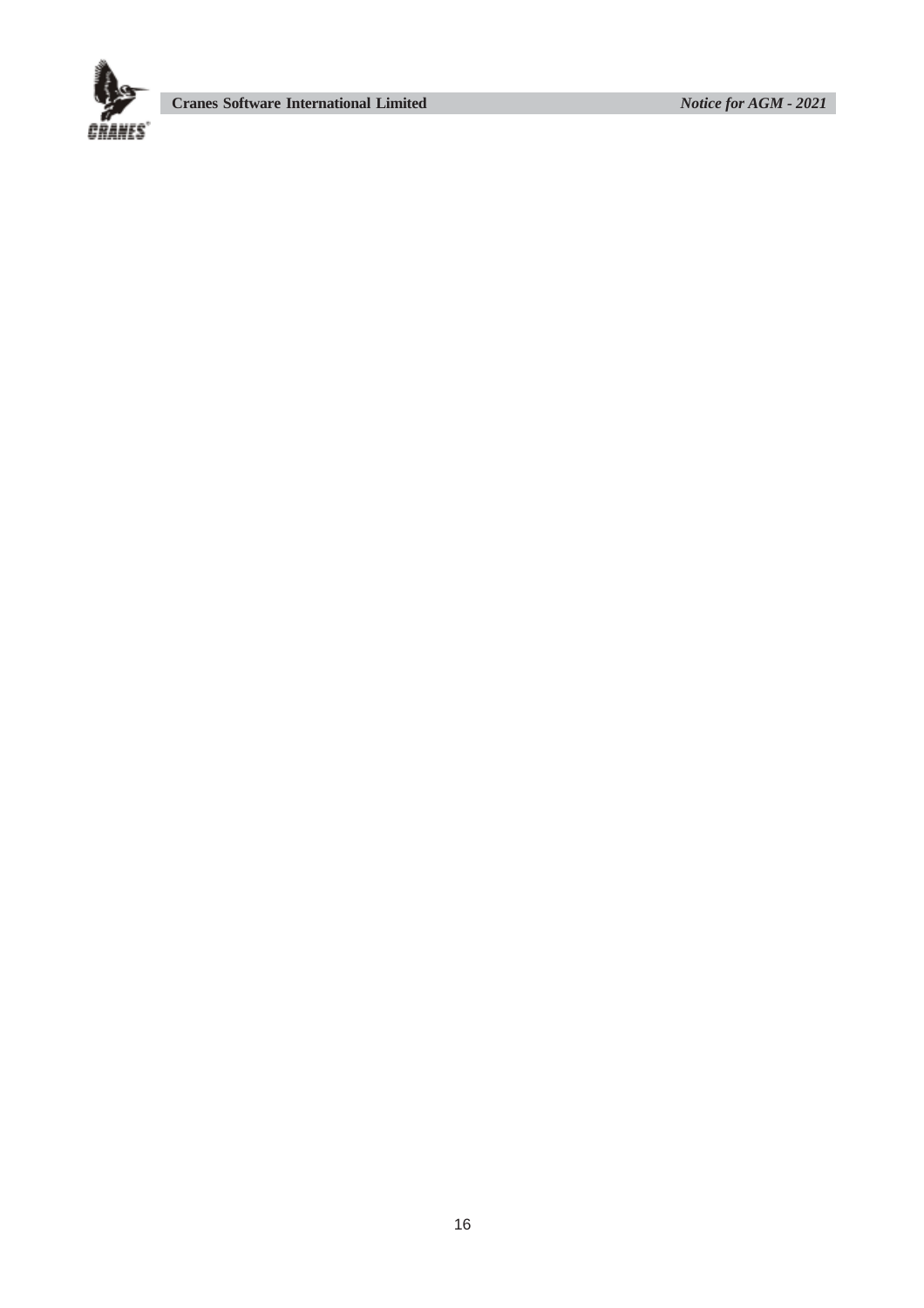

| <b>CRANES SOFTWARE INTERNATIONAL LIMITED</b><br>CIN: L05190KA1984PLC031621<br>Regd.Off.: No. 82, Presidency Building, 3rd & 4th Floor, St. Marks' Road, Bengaluru - 560001, Karnataka,<br>India. Ph:080-6764 4848, Fax:080-6764 4888 Email:investor.relations@cranessoftware.com |                        |                                                                                                                                        |  |  |  |  |
|----------------------------------------------------------------------------------------------------------------------------------------------------------------------------------------------------------------------------------------------------------------------------------|------------------------|----------------------------------------------------------------------------------------------------------------------------------------|--|--|--|--|
|                                                                                                                                                                                                                                                                                  | Form No. MGT - 11      |                                                                                                                                        |  |  |  |  |
|                                                                                                                                                                                                                                                                                  |                        | <b>Proxy form</b>                                                                                                                      |  |  |  |  |
|                                                                                                                                                                                                                                                                                  |                        | [Pursuant to section 105(6) of the Companies Act, 2013 and rule 19(3) of the Companies (Management and<br>Administration) Rules, 2014] |  |  |  |  |
| <b>CIN</b>                                                                                                                                                                                                                                                                       |                        | :L05190KA1984PLC031621                                                                                                                 |  |  |  |  |
|                                                                                                                                                                                                                                                                                  | Name of the Company    | : Cranes Software International Limited                                                                                                |  |  |  |  |
|                                                                                                                                                                                                                                                                                  | Registered office      | : No. 82, Presidency Building, 3rd & 4th Floor, St. Marks' Road,<br>Bengaluru - 560001, Karnataka, India.                              |  |  |  |  |
|                                                                                                                                                                                                                                                                                  | Name of the member (s) | ÷                                                                                                                                      |  |  |  |  |
|                                                                                                                                                                                                                                                                                  | Registered address     |                                                                                                                                        |  |  |  |  |
|                                                                                                                                                                                                                                                                                  | E-mail ID              |                                                                                                                                        |  |  |  |  |
|                                                                                                                                                                                                                                                                                  | Folio No. / Client ID  |                                                                                                                                        |  |  |  |  |
| DP ID                                                                                                                                                                                                                                                                            |                        |                                                                                                                                        |  |  |  |  |
|                                                                                                                                                                                                                                                                                  |                        |                                                                                                                                        |  |  |  |  |
| 1.                                                                                                                                                                                                                                                                               | Name                   |                                                                                                                                        |  |  |  |  |
|                                                                                                                                                                                                                                                                                  | Address                |                                                                                                                                        |  |  |  |  |
|                                                                                                                                                                                                                                                                                  |                        |                                                                                                                                        |  |  |  |  |
|                                                                                                                                                                                                                                                                                  |                        |                                                                                                                                        |  |  |  |  |
| 2.                                                                                                                                                                                                                                                                               | Name                   |                                                                                                                                        |  |  |  |  |
|                                                                                                                                                                                                                                                                                  | Address                |                                                                                                                                        |  |  |  |  |
|                                                                                                                                                                                                                                                                                  |                        |                                                                                                                                        |  |  |  |  |
|                                                                                                                                                                                                                                                                                  |                        |                                                                                                                                        |  |  |  |  |
|                                                                                                                                                                                                                                                                                  |                        |                                                                                                                                        |  |  |  |  |
| 3.                                                                                                                                                                                                                                                                               | Name                   |                                                                                                                                        |  |  |  |  |
|                                                                                                                                                                                                                                                                                  | Address                |                                                                                                                                        |  |  |  |  |
|                                                                                                                                                                                                                                                                                  | Email ID               |                                                                                                                                        |  |  |  |  |
|                                                                                                                                                                                                                                                                                  |                        |                                                                                                                                        |  |  |  |  |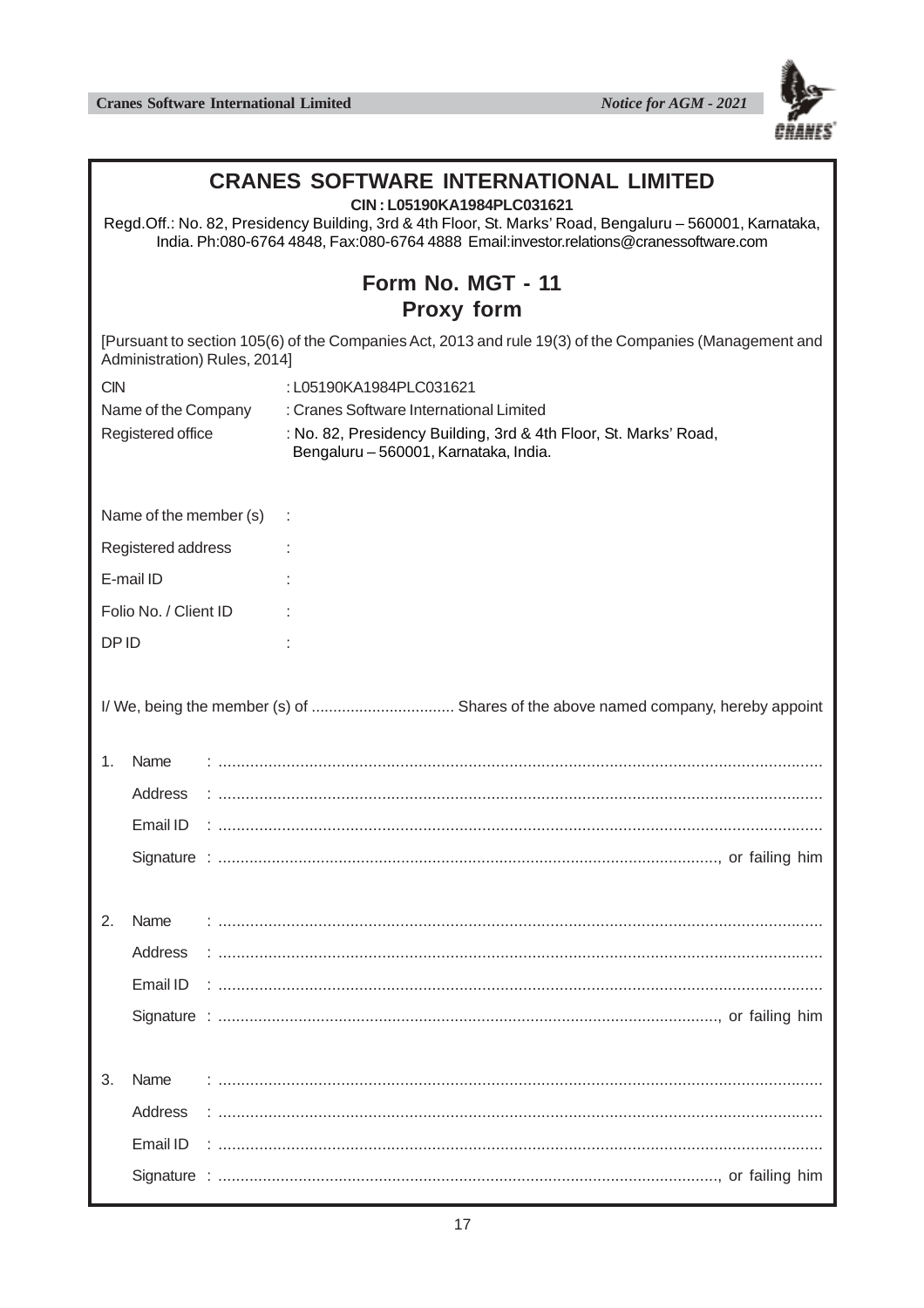

As my/our proxy to attend and vote (on a poll) for me/us and on my/our behalf at the 36th Annual General Meeting of the Company, to be held on Thursday, the 30th September, 2021 at 11:00 am at Oleander Hall, Iris Hotel, 70, Brigade Road, Bengaluru - 560 025 and at any adjournment thereof in respect of such resolutions as are indicated below:

## **Ordinary Business(es)**

1. To consider and adopt (a) the audited financial statement of the Company for the financial year ended March 31, 2021 and the reports of the Board of Directors and Auditors thereon; and (b) the audited consolidated financial statement of the Company for the financial year ended March 31, 2021 and the report of Auditors thereon.

## **Special Business(es)**

- 2. To approve the re-appointment of Mr. Asif Khader as Chairman and Managing Director of the Company.
- 3. To approve the re-appointment of Mrs. Akthar Begum as an Independent Director of the Company.
- 4. Approval for related party transactions.
- 5. To approve re-classification of Promoter Shareholding.

Signed this........................ day of ..................... 2021

Signature of shareholder

Affix **Revenue Stamp** 

Signature of Proxy holder (s)

**Note: This form of proxy in order to be effective should be duly completed and deposited at the Registered Office of the Company, not less than 48 hours before the commencement of the meeting.**

Date: 30<sup>th</sup> September, 2021

Time : 11:00 am

Venue : Oleander Hall, Iris Hotel, 70, Brigade Road, Bengaluru - 560 025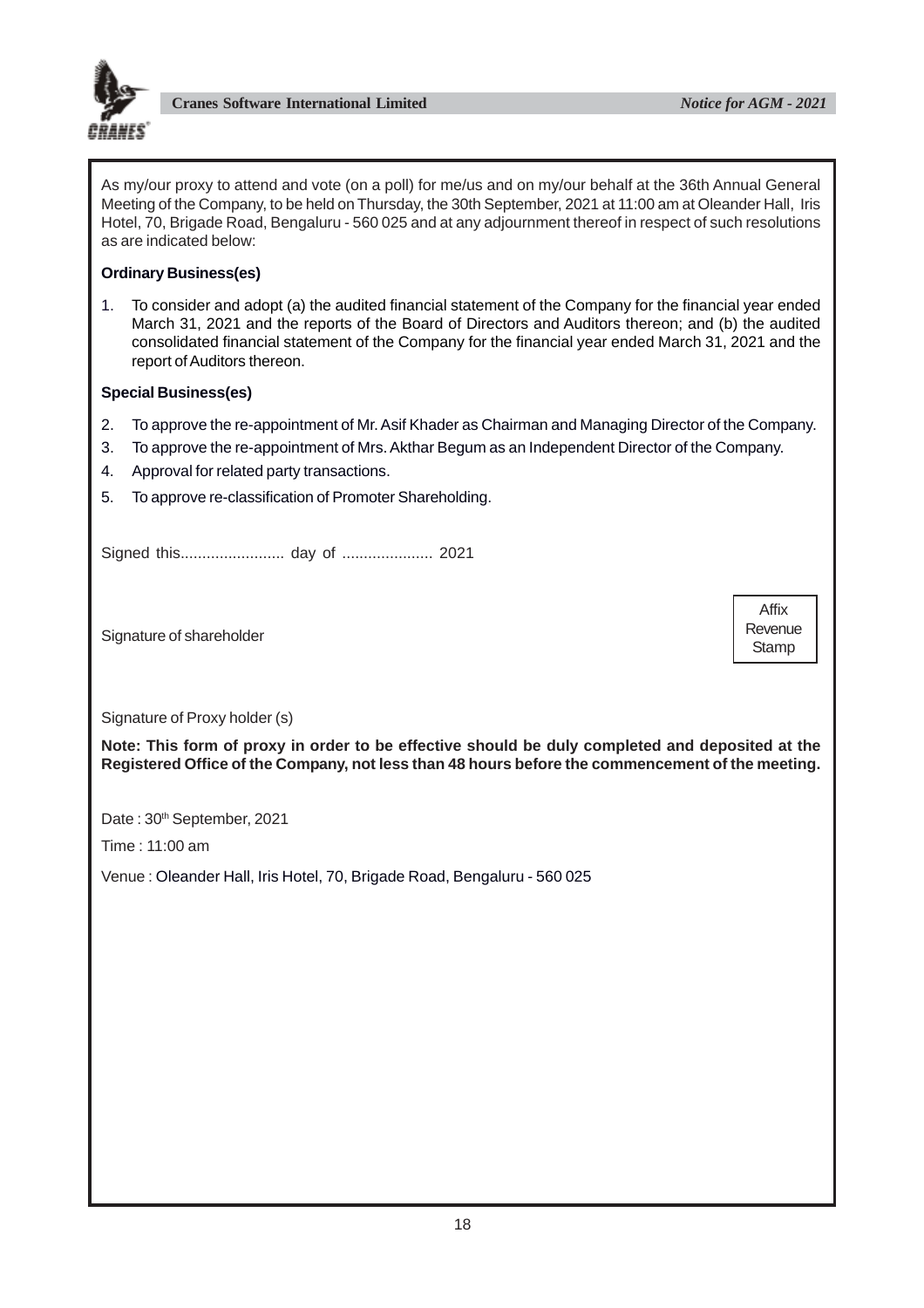

# **CRANES SOFTWARE INTERNATIONAL LIMITED**

**CIN : L05190KA1984PLC031621**

Regd.Off.: No. 82, Presidency Building, 3rd & 4th Floor, St. Marks' Road, Bengaluru - 560001, Karnataka, India. Ph:080-6764 4848, Fax:080-6764 4888 Email:investor.relations@cranessoftware.com

# **ATTENDANCE SLIP FOR ATTENDING ANNUAL GENERAL MEETING**

Regd. Folio No. ................................. No. of shares held. .......................................

DP ID No. ......................................... Client ID No. ................................................

I Certify that I am a Member / Proxy for the members (s) of the company.

I hereby record my presence at the 36<sup>th</sup> Annual General Meeting of the Company at Oleander Hall, Iris Hotel, 70, Brigade Road, Bengaluru - 560 025, at 11:00 am on Thursday, 30th September, 2021.

\_\_\_\_\_\_\_\_\_\_\_\_\_\_\_\_\_\_\_\_\_\_\_\_\_\_\_\_\_\_\_\_\_\_\_\_ \_\_\_\_\_\_\_\_\_\_\_\_\_\_\_\_\_\_\_\_\_\_\_\_\_\_\_\_\_\_\_\_\_\_\_\_

Member's / Proxy's name in Block Letters Member's / Proxy's Signature

Note: Please fill up this attendance slip and hand it over at the entrance of the meeting hall.